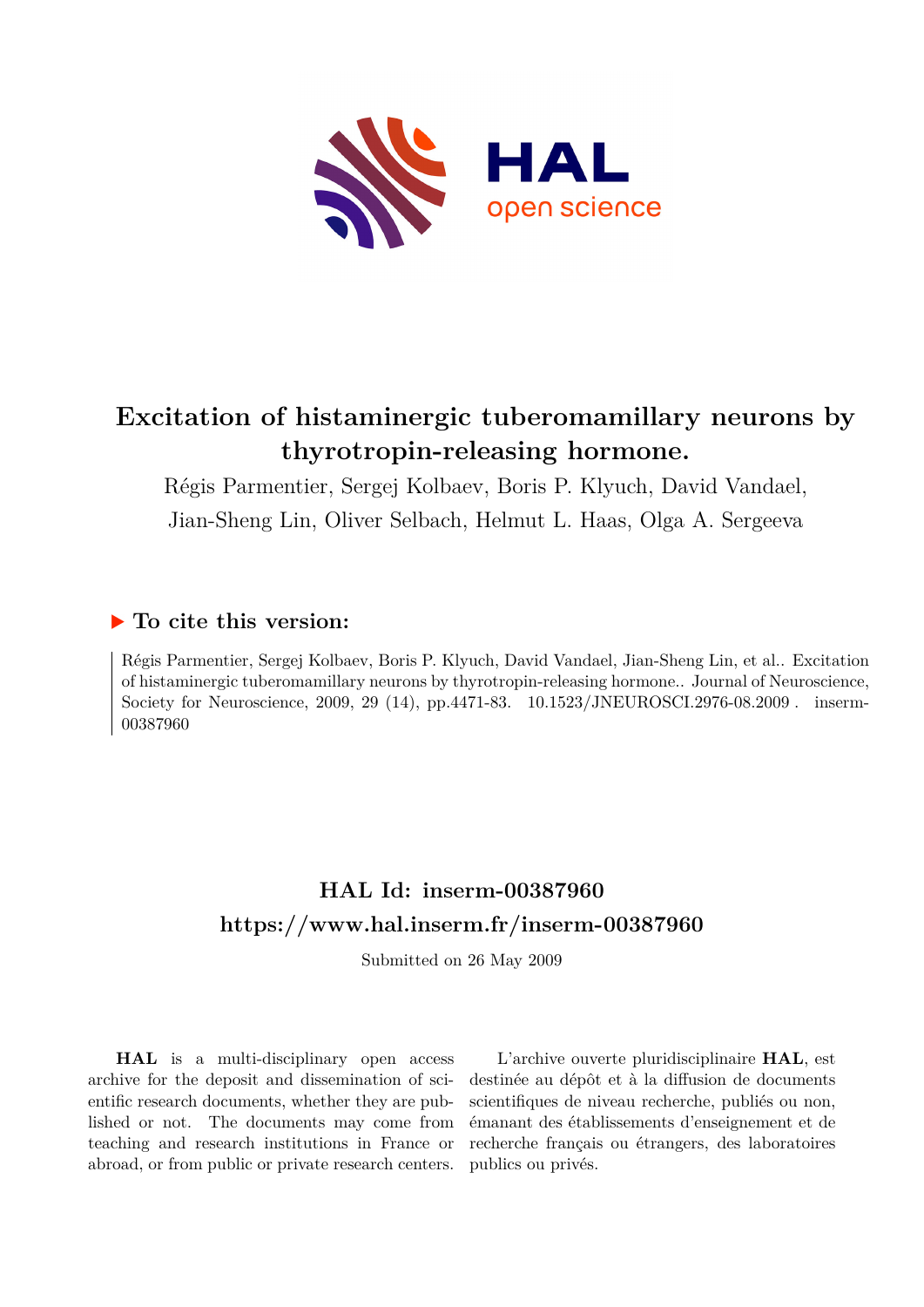#### Behavioral/System/Cognitive

#### Excitation of histaminergic tuberomamillary neurons by thyrotropin-releasing hormone

Regis Parmentier<sup>1,2</sup>, Sergej Kolbaev<sup>1</sup>, Boris P. Klyuch<sup>1</sup>, David Vandael<sup>1</sup>, Jian-Sheng Lin<sup>2</sup>, Oliver Selbach<sup>1</sup>, Helmut L. Haas<sup>1</sup> and Olga A. Sergeeva<sup>1</sup>.

1 Department of Neurophysiology, Heinrich-Heine-University, D-40001, Duesseldorf, Germany 2 INSERM-U628, Physiologie intégrée du système d'éveil, 69373 Lyon Cedex 08, France

Correspondence to: Olga A. Sergeeva Heinrich-Heine-University Department of Neurophysiology D - 40001 Duesseldorf, Germany Tel +49 211 811 2687 Fax +49 211 811 4231 e-mail: olga.sergeeva@uni-duesseldorf.de

number of Figures 7. Tables 0 number of pages 23 Number of words in Abstract/Introduction/Discussion 209/517/1648 key words: posterior hypothalamus, thyrotropin releasing hormone, montirelin, H3-receptors, intracellular recording, sleep EEG

#### Acknowledgements

We are grateful to Annette Scherer and Claudia Wittrock for excellent technical assistance. Supported by the DFG SE 1767, SFB 575/3 and 8, INSERM U628 and INSERM grant of JSL to RP. We wish to thank Dr. Hiroshi Ohtsu for the generous donation of HDC-knockout mice.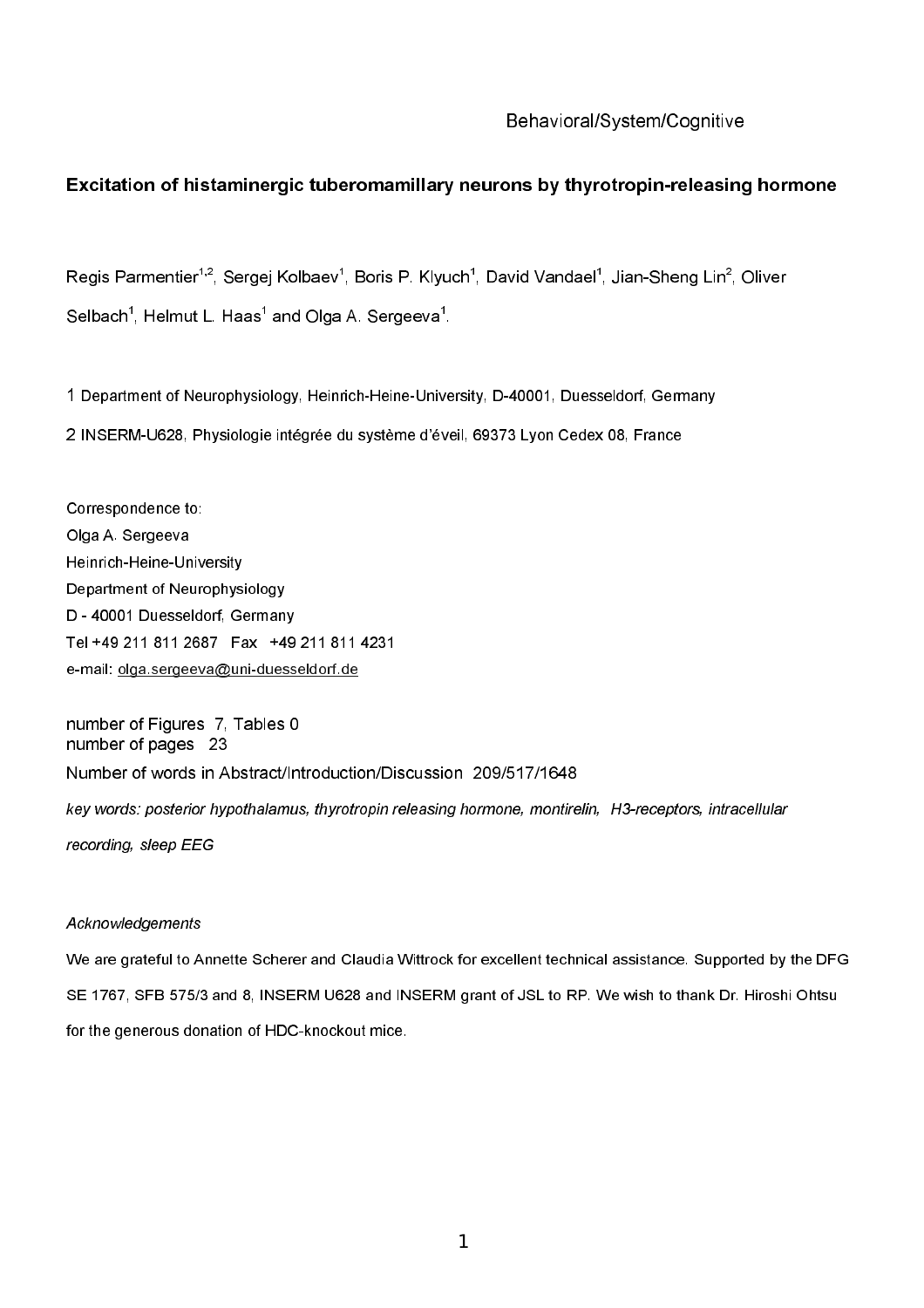## **Abstract**

The histaminergic tuberomamillary nucleus (TMN) controls arousal and attention and the firing of TMN neurons is state-dependent, active during waking, silent during sleep. Thyrotropinreleasing hormone (TRH) promotes arousal and combats sleepiness associated with narcolepsy. Single-cell RT-PCR (scRT-PCR) demonstrated variable expression of the two known TRH receptors in the majority of TMN neurons. TRH increased the firing rate of most (ca 70%) TMN neurons. This excitation was abolished in the presence of the TRH receptor antagonist chlordiazepoxide (50µM). In the presence of tetrodotoxin TRH depolarized TMN neurons without changing their input resistance. This effect reversed at the potential typical for nonselective cation channels. The potassium channel blockers barium and cesium did not influence the TRH-induced depolarization. TRH effects were antagonized by inhibitors of the  $\textsf{Na}^{\textsf{2+}}$  exchanger, KB-R7943 and benzamil. The frequency of spontaneous inhibitory GABAergic postsynaptic potentials was either increased (TTX-insensitive) or decreased (TTXsensitive GABA release sites) by TRH, indicating a heterogeneous modulation of GABAergic inputs by TRH. Montirelin (TRH analogue, 1mg/kg ip) induced waking in wild type mice but not in histidine decarboxylase knockout mice lacking histamine. Inhibition of histamine synthesis by (S)- $\alpha$ -fluoromethylhistidine blocked the arousal effect of montirelin in WT mice. We conclude, that direct excitation of rodent TMN neurons by TRH is receptor-mediated and demands activation of nonselective cation channels as well as electrogenic  $\mathsf{Na}^{\ast}/\mathsf{Ca}^{2\ast}$  exchange. Our findings indicate a key role of histamine in TRH-induced arousal.

#### **Introduction**

The tripeptide thyrotropin-releasing hormone (TRH) was the first identified hypothalamic releasing factor which influences peripheral hormone levels through thyroid-stimulating hormone (TSH) release. Beyond neuroendocrine function, two TRH receptors, TRH and the TRH degrading enzyme (TRH-DE) are expressed in many brain regions, where they can modulate neuronal activity, suggesting a role of TRH as a neurotransmitter or neuromodulator {Gershengorn & Osman 1996 169 /id};{Heuer, Schafer, et al. 2000 1 /id}. Clinical and experimental reports demonstrated a role of TRH in the modulation of locomotion, cognition, mood and sleep. Biologically stable TRH analogues such as CG3703 (montirelin) and TA0910 increase wakefulness and decrease sleep time in narcoleptic canines {Nishino, Arrigoni, et al. 1997 157 /id};{Riehl, Honda, et al. 2000 158 /id}. TRH analogues are also known as antiepileptics in animal seizure models {Nillni & Sevarino 1999 173 /id} and in clinical use {Kubek & Garg 2002 174 /id}. While the antiepileptic function of TRH can be explained by its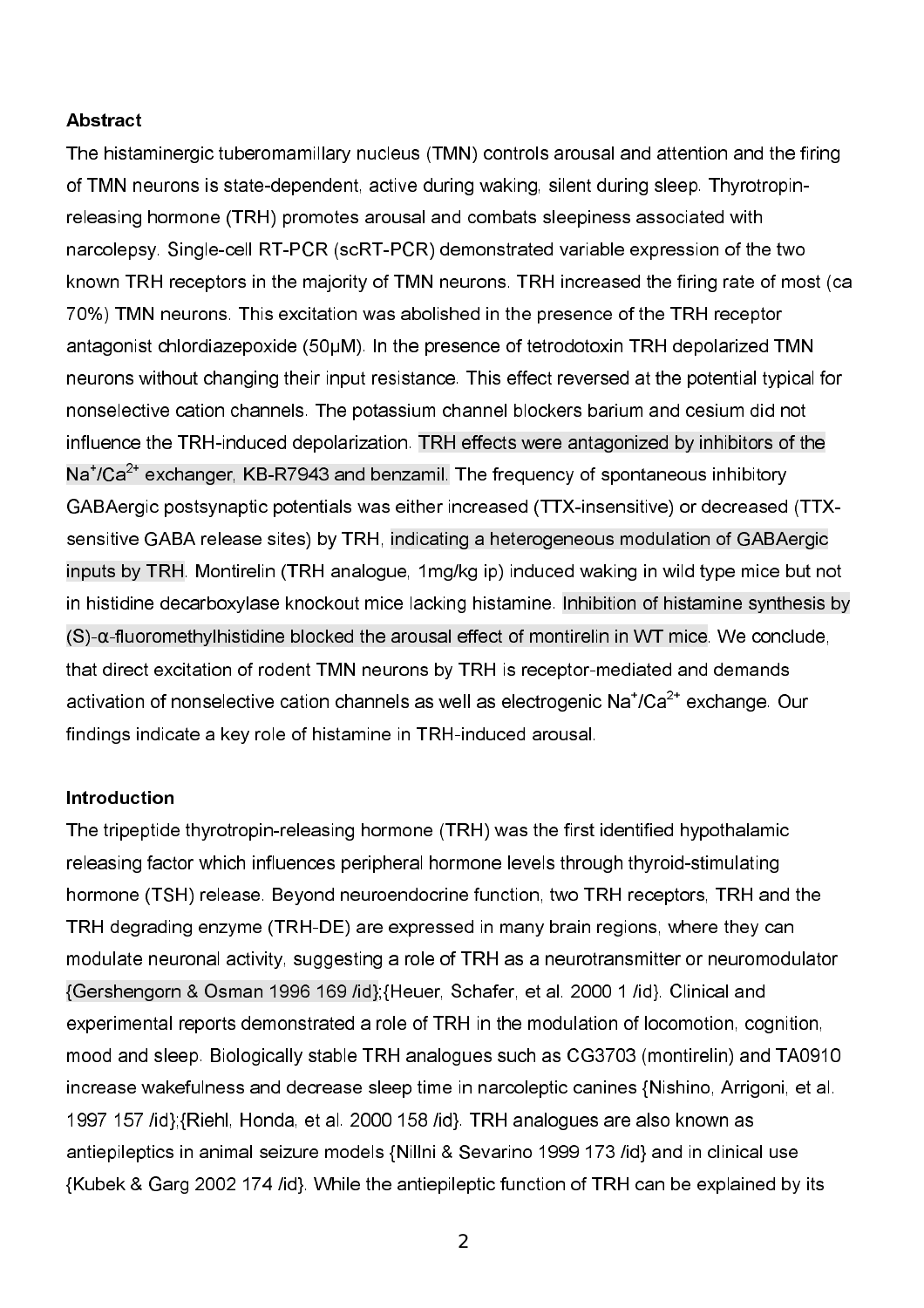excitatory action on hippocampal interneurons {Deng, Porter, et al. 2006 2 /id};{Atzori & Nistri 1996 332 /id} cellular mechanisms underlying the promotion of arousal are not fully elucidated. Broberger and McCormick {Broberger & McCormick 2005 4 /id} demonstrated a depolarization of perigeniculate and thalamocortical cells in the lateral geniculate nucleus by TRH, and a transformation of perigeniculate neurons from bursting to the tonic, single-spike mode of action potential generation. These actions shift the behavioral state from sleep to waking. However, the wake-promoting potential of TRH involves other structures and neurons too. The posterior hypothalamus with the histaminergic and orexinergic (hypocretinergic) neurons has a crucial function for the waking state and TRH provides excitatory drive in this location {Hara, Xie, et al. 2007 1159 /id};{Sergeeva, Parmentier, et al. 2007 191 /id}. The histaminergic tuberomamillary nucleus (TMN) plays a prominent role in sleep-waking regulation {Haas & Panula 2003 20 /id}; Haas et al., 2008). In freely moving animals, histaminergic neurons discharge tonically and specifically during waking {Steininger, Alam, et al. 1999 236 /id};{Vanni-Mercier, Gigout, et al. 2003 235 /id};{Takahashi, Lin, et al. 2006 237 /id}. Enhancing histaminergic transmission promotes wakefulness {Lin, Sakai, et al. 1988 233 /id};{Monti, Jantos, et al. 1991 281 /id}. Finally, abolition of histamine synthesis in knock-out mice affects the cortical EEG during all sleep–wake states and causes behavioral deficits indicating a key role in the maintenance of an awake state, notably in the presence of behavioural challenges {Parmentier, Ohtsu, et al. 2002 9 /id}. Some histaminergic neurons show TRH-immunoreactivity {Airaksinen, Alanen, et al. 1992 91 /id} and express TRH receptors {Gotoh, Fukagawa, et al. 2007 172 /id}, whereas release of TRH from neurosecretory nerve endings in the mediobasal hypothalamus is stimulated by histamine through H2 receptors {Charli, Joseph-Bravo, et al. 1978 71 /id}. The histaminergic system has been made responsible to some extent for the effects of TRH on the regulation of feeding: TRH-induced suppression of feeding after food deprivation was missing in H1 (histamine receptor-1) knock-out mice and in histamine-depleted rats {Gotoh, Fukagawa, et al. 2007 172 /id}.

The aim of the present study was the elucidation of molecular and electrophysiological actions of TRH on histaminergic neurons and of the role of histamine in TRH-induced arousal. We describe the expression of TRH receptors and demonstrate, that similar to the orexin- and serotonin-mediated excitation {Eriksson, Sergeeva, et al. 2001 41 /id}; {Eriksson, Stevens, et al. 2001 220 /id}, TRH-receptor mediated excitation of TMN neurons demands activation of a  $\textsf{Na}^{\textsf{2+}}$ exchanger. Parts of this work have been presented in abstract form {Sergeeva, Parmentier, et al. 2007 191 /id}.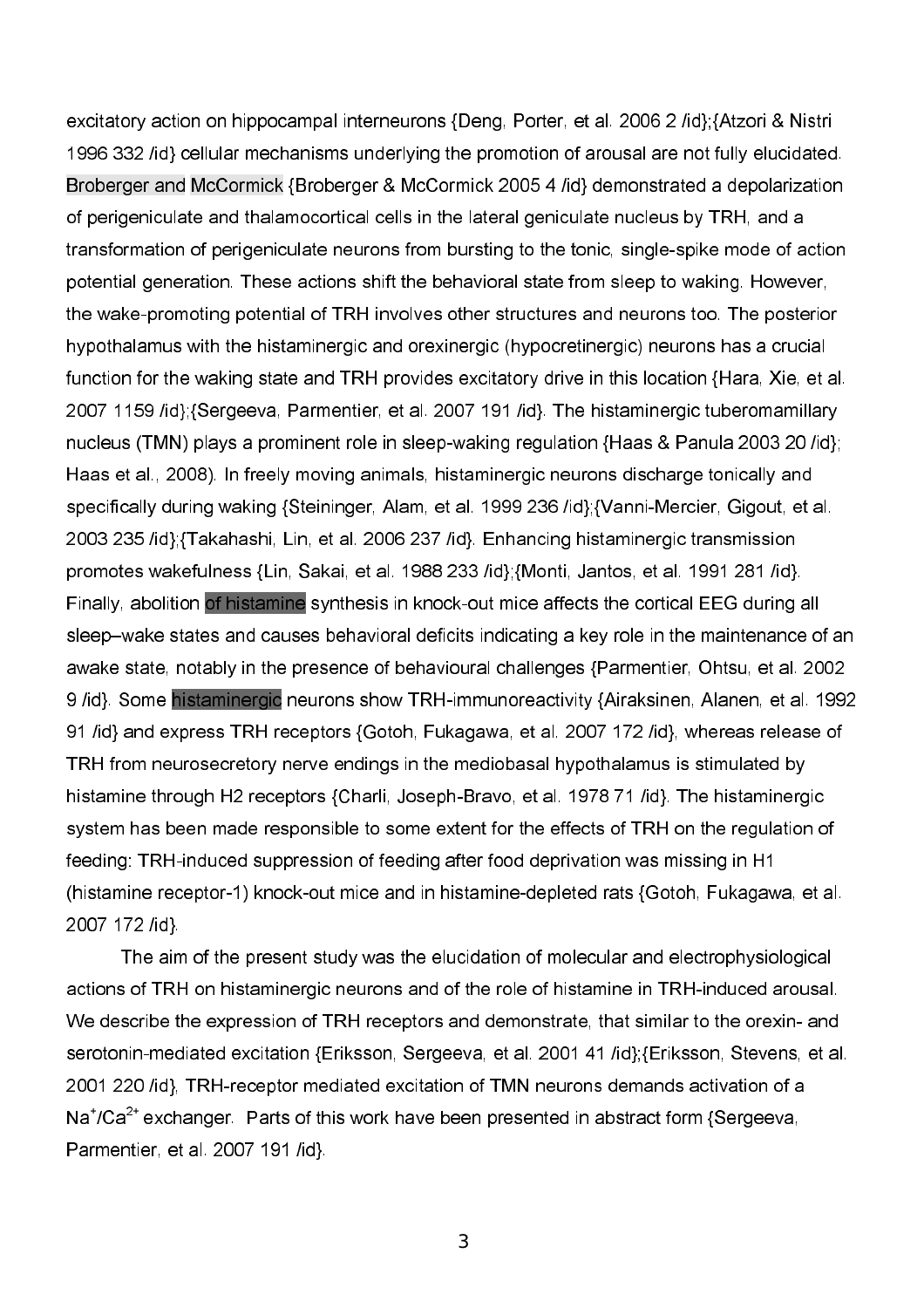## **Materials and methods**

## Slice preparation

Coronal brain slices from the posterior hypothalamus about 400µm thick containing the TMN were prepared from 21-28 days old male Wistar rats and 5-10 week-old mice (129/Sv strain). Animal experiments were conducted according to German law and the local guidelines (Bezirksregierung Duesseldorf). All efforts were made to minimize the number of animals and their suffering. The animals were quickly decapitated and the brains transferred to ice-cold modified artificial cerebrospinal fluid (ACSF), saturated with carbogen (95% O $_2$ /5%CO $_2$ ), in which NaCl had been replaced by 207mM sucrose. In this solution slices were cut with a vibroslicer (Campden Instruments, U.K.) and placed into ACSF containing (in mM): NaCl 124, KCl 3.7, CaCl $_2$  2.0, MgSO $_4$  1.3, NaH $_2$ PO $_4$  1.24, NaHCO $_3$  25.6, D-glucose 10, phenol red 0.01%, bubbled with carbogen (pH 7.4) for at least 1hour at room temperature and then transferred to the recording chamber at 32°C, where they were constantly perfused with the same ACSF at a flow rate of 1-2 ml/min.

## Slice-electrophysiology

Extracellular recordings were obtained using glass microelectrodes filled with ACSF (resistance 48 MΩ). According to Ericson et al {Ericson, Watanabe, et al. 1987 190 /id} the TMN is subdivided into three subgroups: a diffuse part (neurons are scattered within the lateral hypothalamic area) and two compact (nucleus-like) parts: the ventral TMN (neurons situated at the ventral surface of the brain) and the medial TMN (dense neuronal groups on each side of the mamillary recess of the third ventricle). Neurons were recorded in the ventral, most dense part of TMN, which was visually identified under a dissecting microscope. Signals were recorded using an Axoclamp 2B amplifier and a Digidata 1200 interface board (Axon Instruments, USA), filtered between 0.510kHz, sampled at 20kHz and analyzed with pClamp8 software (Axon Instruments, USA). The frequency of extracellular action potentials was determined online in bins of 15s duration. Intracellular recordings from TM neurons were obtained using sharp glass microelectrodes filled with 3 M KCl (if not mentioned otherwise) with resistances of 80-110 M $\Omega$ . Biocytin (Sigma, Deisenhofen, 1%) was added to the electrode solution. We used the following electrophysiological criteria to identify TM neurons. They exhibit a regular, spontaneous firing rate (typically 2 – 6 Hz) and no burst firing at a resting membrane potential of approximately -50 mV, a broad action potential with a Ca $^{2\text{*}}$  shoulder, and a long after-hyperpolarization. Finally, an inward current is activated during a large hyperpolarizing step and a transient outward  $\mathsf{K}^\star$  current is activated after removing the hyperpolarization (See Fig. 4). For the voltage ramp experiments  $K^*$ acetate 4M intracellular solution was used and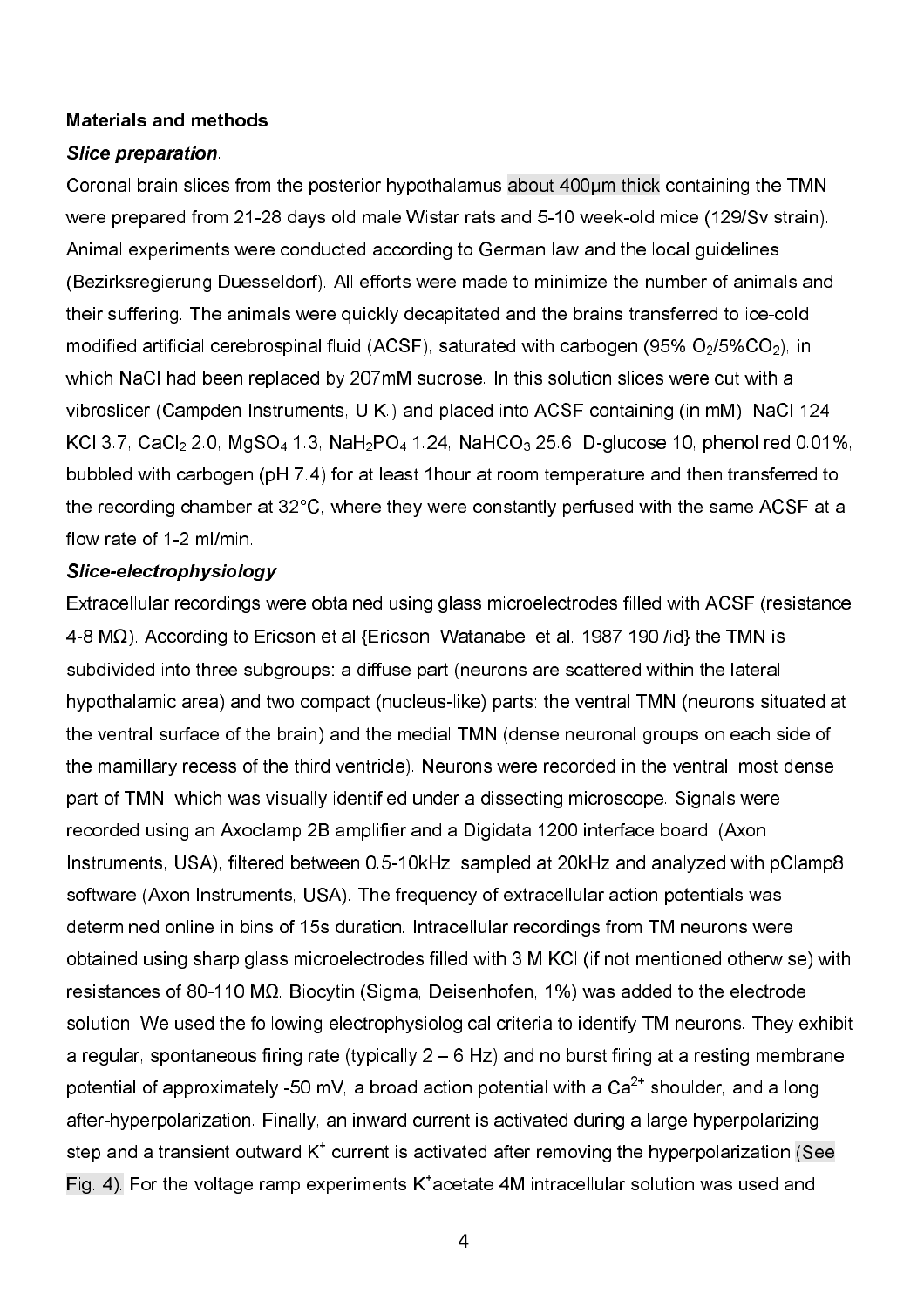$\mathsf{CdCl}_2$  (10µM), D-AP5 (50µM),  $\mathsf{CNQX}$  (20µM), TTX (1µM), bicuculline methiodide (10µM) added i to the bath solution. Neurons were filled with biocytin at the end of experiments by 200 ms-long anodal (depolarizing) current pulses (frequency 1Hz) for at least 20 minutes. Slices were fixed after recording over night in 4% paraformaldehyde (prepared in 0.1 M phosphate buffer saline (PBS),  $pH$  7.4) and cryoprotected in PBS with 20% sucrose, than cryosectioned at 40  $\mu$ m thickness and mounted on gelatin-coated slides, dried and stained according to the immunofluorescence staining protocol. The sections were first washed in PBS with 0.25% TritonX-100 (PBS-T) for 5min and then preincubated with 2% normal goat serum in PBS-T for 30min at room temperature. This solution was also used to dilute primary guinea pig polyclonal antibody to HDC (histidine decarboxylase, Acris, Bad Nauheim, Germany) to 1:600. This antibody was applied to the sections for 12-16 hr at 4°C. After washing, sections were incubated with Alexa Fluor 488-labeled goat-anti-guinea pig IgG (1:500; Molecular Probes, Eugene, OR) to reveal HDC immunoreactivity and Texas Red-streptavidin (1:200, Molecular Probes) to stain biocytin-filled neurons, for 90 min at room temperature.

Whole cell patch-clamp recordings of GABAergic spontaneous inhibitory postsynaptic currents (sIPSCs) were made from ventral TMN neurons in coronal rat brain slices. Cells were visually identified and approached with the help of infrared differential interference contrast (IR DIC). Voltage clamp (at -70mV) recordings of sIPSCs were done either at room temperature (22–24 $\mathrm{^0C}$ ) or at 32 ± 0.5 $\mathrm{^{\circ}C}$  with a flow rate of 2-2.5 ml/min in the presence of AMPA and NMDA receptor blockers:  $D$ -AP5 (100 $\mu$ M) and  $D$ NQX (10 $\mu$ M), using an EPC9 patch-clamp amplifier (Heka Elektronik, Germany). The patch pipette solution contained (mM) 135 KCl, 1 CaCl 2 MgCl, 1(10?) EGTA, 10 HEPES, 2 Na2ATP, 0.5 Na2GTP (pH 7.2 adjusted with KOH). Histaminergic neurons were identified by presence of the inwardly rectifying current activated by hyperpolarization (Ih) [Kamondi & Reiner 1991 284 /id} and the transient outward current (IA) {Greene, Haas, et al. 1990 285 /id} (See Fig.4).

Spontaneous IPSCs were analysed with MiniAnalysis 4.2 (Synaptosoft, Leonia, NJ, USA): Peak amplitude, the 10-90% rise time,  $\tau_\text{dec}$  (exponential decay time constant in a 100ms  $\,$ window from the time of peak) and frequency of sIPSCs were calculated. All events were visually inspected before analysis in order to exclude obvious artefacts. Cumulative inter-event intervals, kinetic (τ<sub>dec</sub>) and amplitudes were compared between control (before TRH application) versus a period of recording with TRH using the Kolmogorov-Smirnov 2 sample test in every cell. Each of three testing periods lasted 180-360 s. The non-parametrical Wilcoxon test was used for comparison between groups. The significance level was set at p<0.05.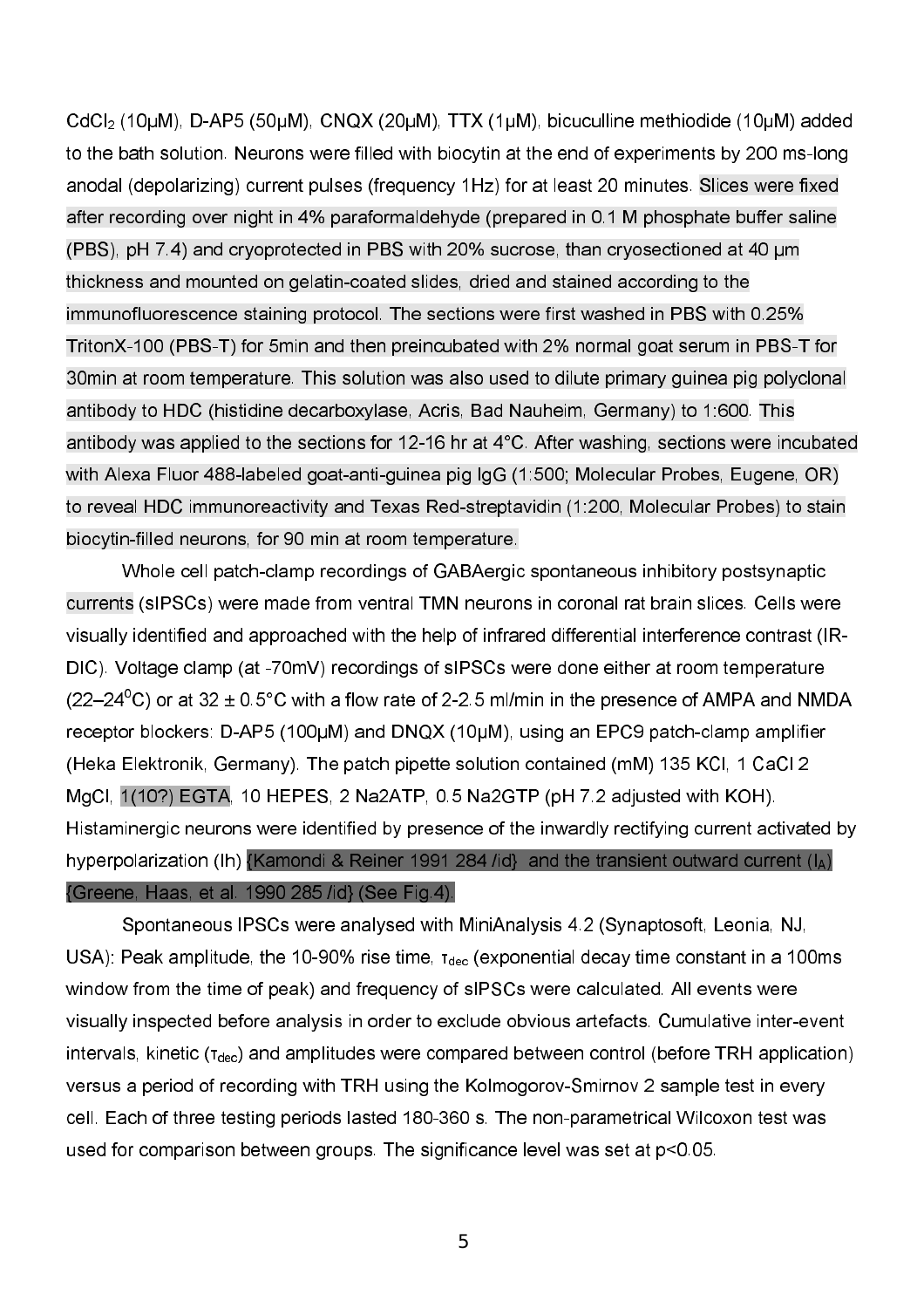## Single-cell RT-PCR

Acutely isolated hypothalamic neurons were prepared from the brains of 22-28 days old male Wistar rats ( $n = 6$ ) or 21-60 days old male129/Sv mice ( $n = 4$ ). Transverse slices containing the TM region were cut and incubated for 1 hour in a solution containing (mM): NaCl 125, KCl 3.7,  $\mathsf{CaCl}_2$  1.0, MgCl $_2$  1.0, NaH $_2$ PO $_4$  1.3, NaHCO $_3$  23, D-glucose 10, phenol red 0.01%, bubbled with carbogen (pH 7.4). TMN was dissected from the slice and incubated with papain in crude form (0.3 - 0.5 mg/ml) for 30 min at 37<sup>°</sup>C. After rinsing the tissue was placed in a small volume of recording solution with the following composition (in mM): NaCl 150, KCl 3.7, CaCl $_2$  2.0, MgCl $_2$ 2.0, HEPES 10, pH adjusted to 7.4 with NaOH. Cells were separated by gentle pipetting and placed in the recording chamber. Whole-cell patch-clamp recordings in voltage clamp mode were used to determine the electrophysiological properties and viability of the neurons, which responded with a sodium current to depolarizing voltage steps. After recording, the cytoplasm of the cell was sucked into the electrode in a stream of sterile control solution. The content of the electrode (8 µl) was expelled into an Eppendorf tube, containing 7µl of a mixture prepared according to the protocol of the "first strand cDNA synthesis kit" (Pharmacia Biotech, Freiburg, Germany). After incubation for 1h at 37°C for reverse transcription (RT) this reaction was stopped by freezing at –20°C.

Cell identification was performed by histidine decarboxylase (HDC)-cDNA amplification. For the first amplification round primers HDCup:5´-GAT GAT GGA GCC C(A/T)G TGA ATA-3<sup>\*</sup> was used with HDC lo: 5<sup>'</sup>- CTG GTC AGA GGC ATA GGC AAC A-3<sup>'</sup> in rats and with mHDC lo: 5<sup>'</sup> TCA GAG GTG TAG GCA ACG A-3<sup>'</sup> in mice. For the second round of amplification in rats HDC up2 primer: 5´-AGT CCT CTG CAA GAC GCC TC-3`was taken in combination with HDC lo primer, generating PCR products of 457 b.p. size. Mouse HDC was amplified with the HDC up primer in combination with HDC lo2 primer: 5´-GAT GCT GTC CCA GCT GTC G-3´ (expected size of amplimer 193 b.p.). In mice and rats cDNAs encoding for the TRH receptors were amplified in the first amplification round with degenerate primers Dgup: 5´ TGGCTGC(AG)GG(AG)CT(GC)CCCAA3´ and Dglo: 5´TGGTG(AG)CCTGCTTCCTGGA3´. For the TRHR1-specific amplification primer R1lo: 5´-TGGCTCTGGAAAA(CT)GTGCA(GC)AG-3<sup>'</sup> was used in combination with Dgup (amplimer size 201 b.p.) and for the TRHR2-specific amplification R2up: 5'-TGAGAGCACAGACCGTGTGCACTG- 3' and R2lo: 5'-TC(CA)CCAGCAAGGGT(GC)C(AG)ATGAA3´ primers were used (amplimer size 219 b.p.). Randomly selected PCR products obtained after two amplification rounds were purified in water and sequenced. The obtained sequences corresponded to the known one for the rat or mouse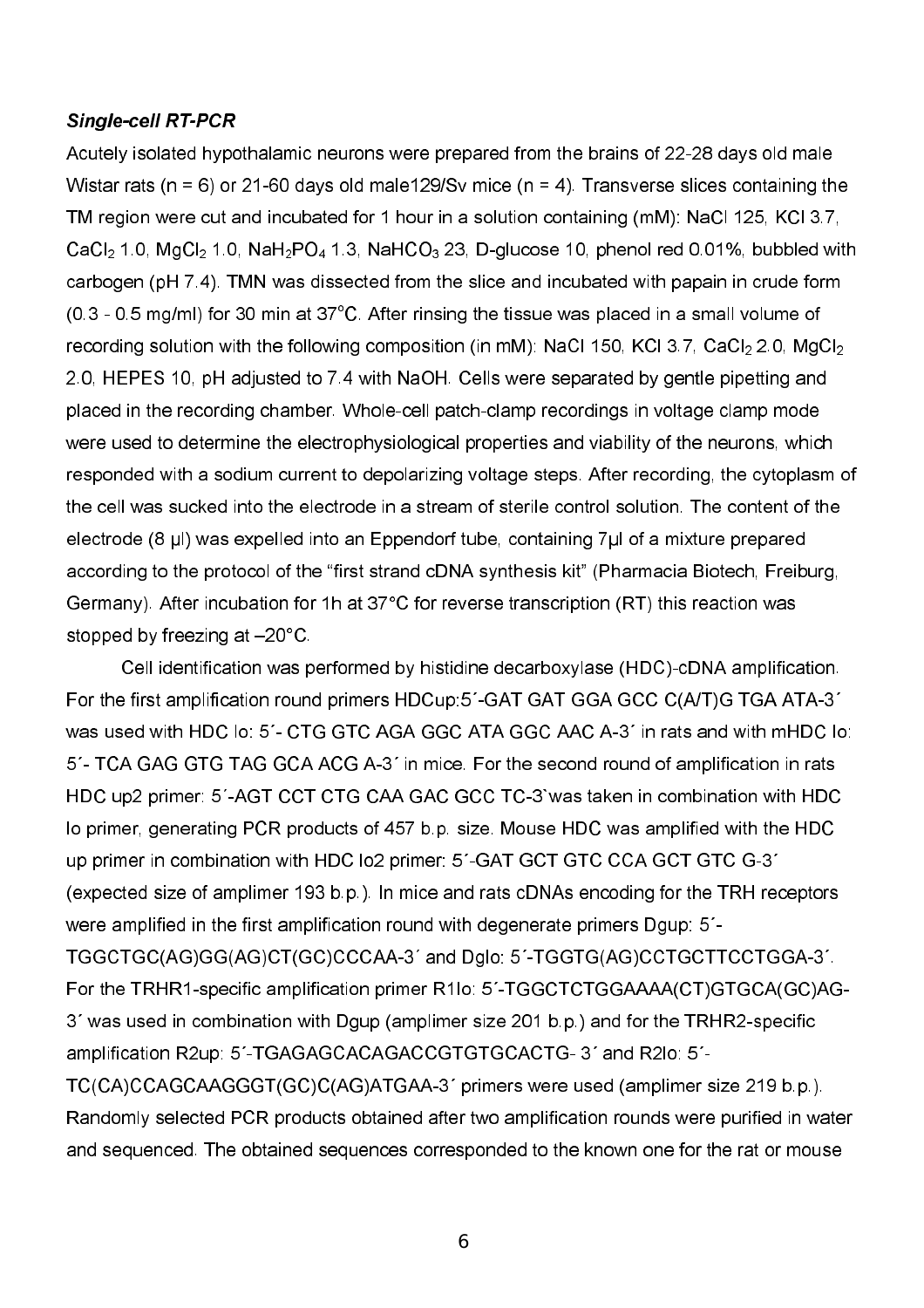(GENBANK, accession number): mouse TRHR2 receptor (BC117988), mouse TRHR1 (BC128269), rat TRHR1(M90308) and rat TRHR2(AB015645).

Thin-walled PCR tubes contained a mixture of first strand cDNA template (1-1.5µl), 10x PCR buffer, 10 pM each of sense and antisense primer, 200 µM of each dNTP and 2.5 units Taq polymerase. The final reaction volume was adjusted to 10  $\mu$ l with nuclease-free water (Promega, Mannheim, Germany). The magnesium concentration was 3 mM in all PCR reactions. The Taq enzyme, PCR buffer, Mg $^{2\texttt{+}}$  solution, and four dNTPs were all purchased from Qiagen (Erkrath, Germany). All oligonucleotides were synthesized by MWG-Biotech (Ebersberg, Germany). Amplification was performed on a thermal cycler (Mastercycler, Eppendorf, Germany). A two round amplification strategy was used in each protocol. In each round 35 cycles of the following thermal programs were used: denaturation at  $94^{\circ}$ C for 48 s, annealing at 53 $^{\circ}$ C for 48 s, and extension at 72 $^{\circ}$ C for 1 min. For the second amplification round 1.l of the product of the first PCR was used as a template. Products were visualized by staining with ethidium bromide and analyzed by electrophoresis in 2% agarose gels.

#### Real-time RT-PCR analysis of TRH receptor-expression in HDC KO and WT mice.

Total cellular mRNA was isolated from posterior hypothalamic slices (500-600µm thick) using an mRNA isolation kit (Pharmacia Biotech) from 6-11 week-old KO ( $n=4$ ) and WT ( $n=4$ ) mice according to the manufacturer's protocol. Total mRNA was eluted from the matrix with 200 µl of RNase-free water. For the reverse-transcription 8 $\mu$  of eluted mRNA was added to 7 $\mu$  of reagents mixture prepared according to the protocol of the "first strand cDNA synthesis kit"(Pharmacia Biotech). After incubation for 1 hour at  $37^{\circ}$ C the reverse transcription reaction was stopped by freezing at -20°C. The reverse-transcription reactions were not normalized to contain the equivalent amounts of total mRNA. The PCR was performed in a PE Biosystems GeneAmp 5700 sequence detection system using the SYBR green master mix kit. Each reaction contained 2.5 µl of the 10xSYBR green buffer, 200 nM dATP, dGTP, and dCTP and 400nM dUTP, 2mM MgCl2, 0.25 units of uracil N-glycosylase, 0.625 units of Amplitaq Gold DNA polymerase, 10 pM forward and reverse primers, 5ul of 1:4 diluted cDNA, and water to 25 μl. All reactions were normalized on β-actin expression, which was amplified with the primers βactin up: 5`-CGT GAA AAG ATG ACC CAG ATC ATG TT-3`;  $\beta$ -actin lo: 5`-GCT CAT TGC CGA TAG TGA TGA CCT G-3`,

The reactions were performed in optical tubes capped with MicroAmp optical caps. The reactions were incubated at 50  $\mathrm{^{\circ}C}$  for 2 min to activate uracil N<sup>-</sup>glycosylase and then for 10 min at 95 $\mathrm{^{\circ}C}$  to inactivate the uracil N´-glycosylase and activate the Amplitaq Gold polymerase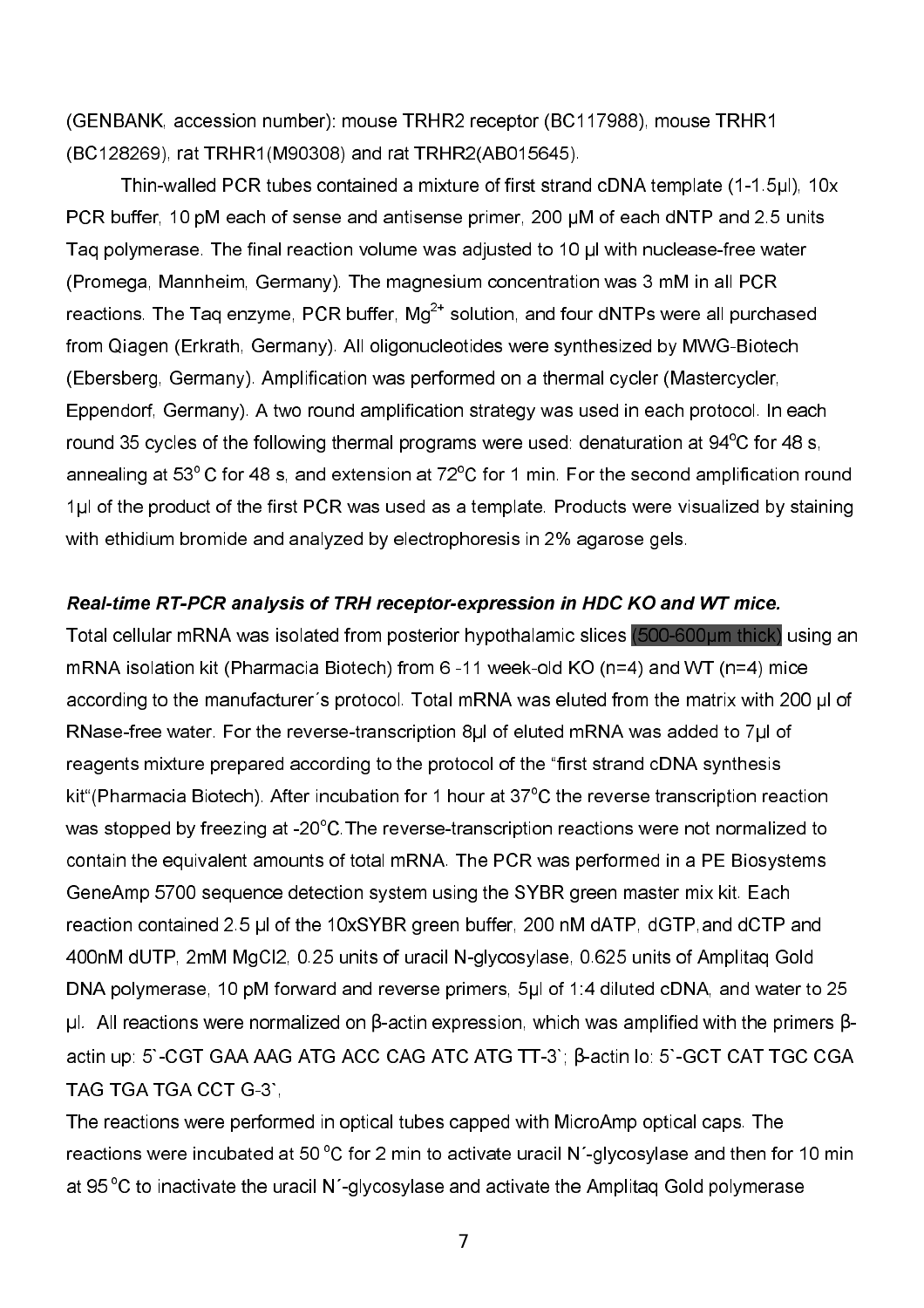followed by 40 cycles of 15s at 95  $^{\circ}$ C, 1min at 60  $^{\circ}$ C. The PCR reactions were subjected to a heat dissociation protocol (PE Biosystems 5700 software). Following the final cycle of the PCR, the reactions were heat denaturated over a 35  $^{\circ}$ C temperature gradient at 0.03  $^{\circ}$ C/s from 60 to 95 °C. Each PCR product showed a single peak in the denaturation curves. Standard curves for real-time PCR protocols with all primer-pairs obtained with sequential dilutions of one cDNA sample (till 1:128) were found optimal (linear regression coefficients were >0.95). Semiquantitative analysis of TRH receptor expression relative to the β-actin endogenous control was performed according to the "2<sup>∆∆Ct</sup> "(∆Fold) method as described previously {Sergeeva, Chepkova, et al. 2003 1163 /id}. The non-parametrical Mann-Whitney U test was used for the comparison between averages (6-9 data points for each animal).

## Surgery, polygraphic recording in the mouse and analysis of sleep-wake parameters

All experiments followed EEC (86/609/EEC) directives. Histidine decarboxylase knock-out mice were offspring of the mouse strain generated by {Ohtsu, Tanaka, et al. 2001 1161 /id} and kept on 129Sv genomic background and genotyped by PCR (see Parmentier et al {Parmentier, Ohtsu, et al. 2002 9 /id}). At the age of 12 weeks and with a body weight of 30±2 g, mice used for EEG and sleep-wake studies were chronically implanted, under deep gas anesthesia using isoflurane (2%, 200ml/min) and a TEM anesthesia system (Bordeaux, France), with six cortical electrodes (gold-plated tinned copper wire,  $Ø = 0.4$  mm, Filotex, Draveil, France) and three neck muscle electrodes (fluorocarbon-coated gold-plated stainless steel wire,  $\varnothing$  = 0.03 mm, Cooner Wire Chatworth, CA, U.S.A.) to record the electroencephalogram (EEG) and electromyogram (EMG) and to monitor the sleep-wake cycle. Finally, the electrode assembly was anchored and fixed to the skull with Super-Bond (Sun Medical Co., Shiga, Japan) and dental cement. This implantation allows stable and long-lasting polygraphic recordings {Parmentier, Ohtsu, et al. 2002 9 /id}.

 After surgery, the animals were housed individually in barrels placed in an insulated sound-proof recording room maintained at an ambient temperature of  $22 \pm 1^{\circ}$ C and on a 12 h light/dark cycle (lights-on at 7 a.m.), standard food and water being available ad libitum. After a 7day recovery period, mice were habituated to the recording cable for 7 days before polygraphic recordings were started. Cortical EEG (contralateral frontoparietal leads) and EMG signals were amplified, digitized with a resolution of 256 and 128 Hz, respectively, and computed on a CED 1401 Plus (Cambridge, UK). Using a Spike2 script and with the assistance of spectral analysis using the fast Fourier transform, polygraphic records were visually scored by 30-sec epochs for wakefulness (W), slow wave sleep (SWS), and paradoxical sleep (PS)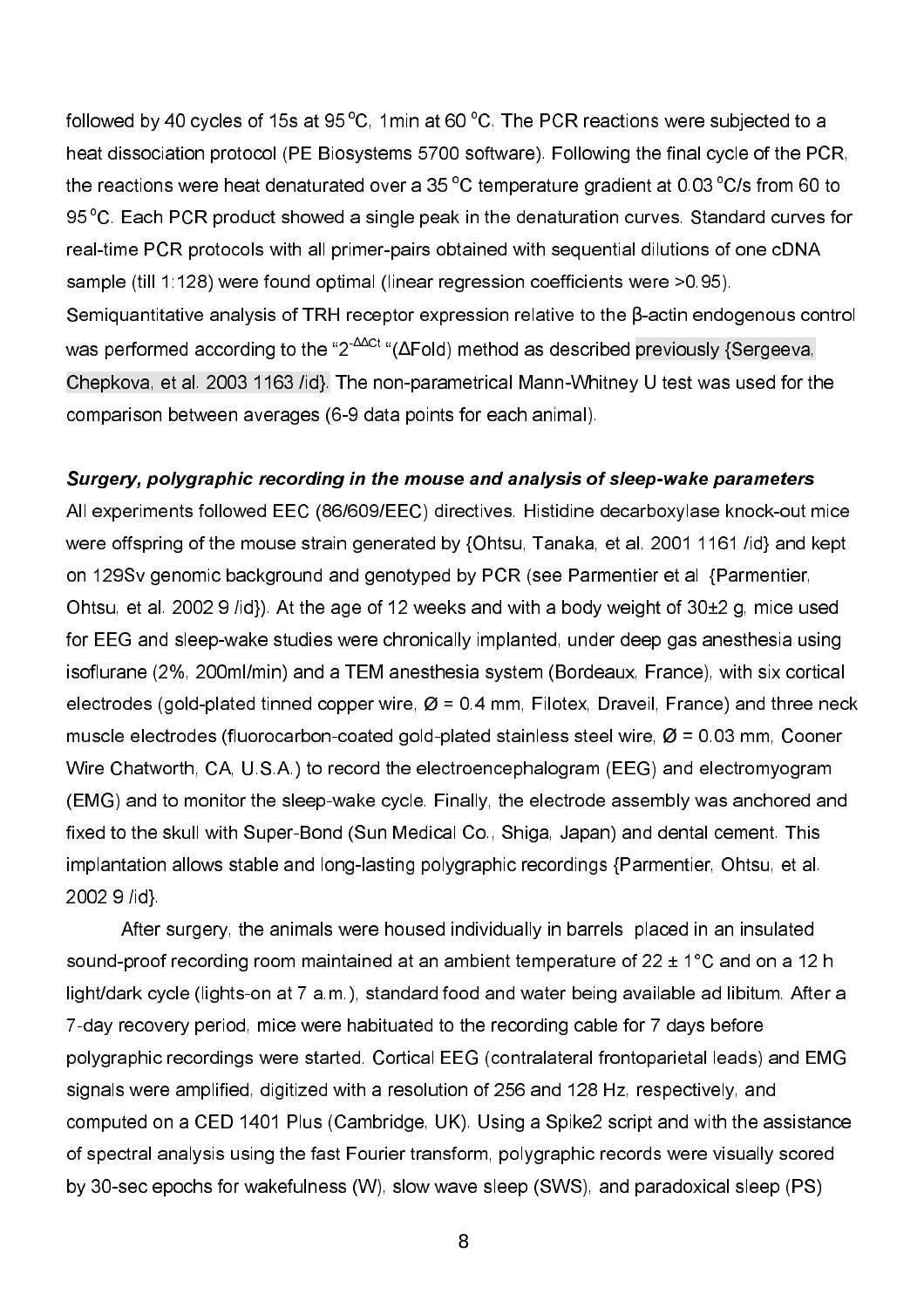according to previously described criteria validated for mice {Valatx & Bugat 1974 1160 /id}; {Parmentier, Ohtsu, et al. 2002 9 /id}.

Animals were subjected to sleep-wake recordings following administration of either a vehicle ( NaCl 0.9%) or montirelin (TRH analog, known as NS3, CG3703) at 1 or 3mg/kg. Drugs were dissolved in the vehicle, fresh before each administration, and were administered ip. All administrations were performed at 10 a.m., i.e. during the sleepy period. The order of administration was randomized. Polygraphic recordings were made immediately after administration and maintained during 24h. Two administrations were separated by a period of 7 days (washout). Each animal served as its own control and each administration was repeated two times. Statistical analysis was performed with Dunnett's t test and ANOVA for repeated measures. Significance level was set at p<0.05 or 0.01. Data are presented as mean ± standard error of the mean (SEM).

#### Drugs and statistical analysis

Drugs used in the present study were: R-α-methyl-histamine, gabazine (SR-95531), KB-R7943, D-AP5 and DNQX from Biotrend (Koeln, Germany);  $(S)$ - $\alpha$ -fluoromethylhistidine from (Merck Sharp & Dohme, France); Chlordiazepoxide, benzamil hydrochloride hydrate, tetrodotoxin and TRH were obtained from Sigma/RBI (Deisenhofen, Germany). Montirelin (CG3703) was a gift from Gruenenthal (Aachen). Drugs were diluted and stored as recommended. Neurons were recorded for at least 15 min to obtain a stable baseline before perfusion of drugs for 510 min in the recording chamber. Statistical analysis was performed with the non-parametrical Mann-Whitney U-test. Significance level was set at  $p<0.05$ . Data are presented as mean  $\pm$  standard error of the mean (SEM).

#### **Results**

## Extracellular firing rate of TMN neurons is increased by TRH

Several criteria were used to identify TMN neurons in the present study. The recordings were performed in the ventral part of the TMN, a region where histaminergic neurons are encountered almost excusively when recording intracellularly with sharp electrodes {Eriksson, Sergeeva, et al. 2001 41 /id}. For extracellular recording ventral TMN neurons were selected on the basis of their location, regular firing in the range of 1-8 Hz (most typically 2-4 Hz and a broad triphasic action potential (24 ms) {Sergeeva, Klyuch, et al. 2006 10 /id}. In addition, pharmacological identification was used as the most reliable criterion: TMN neurons displayed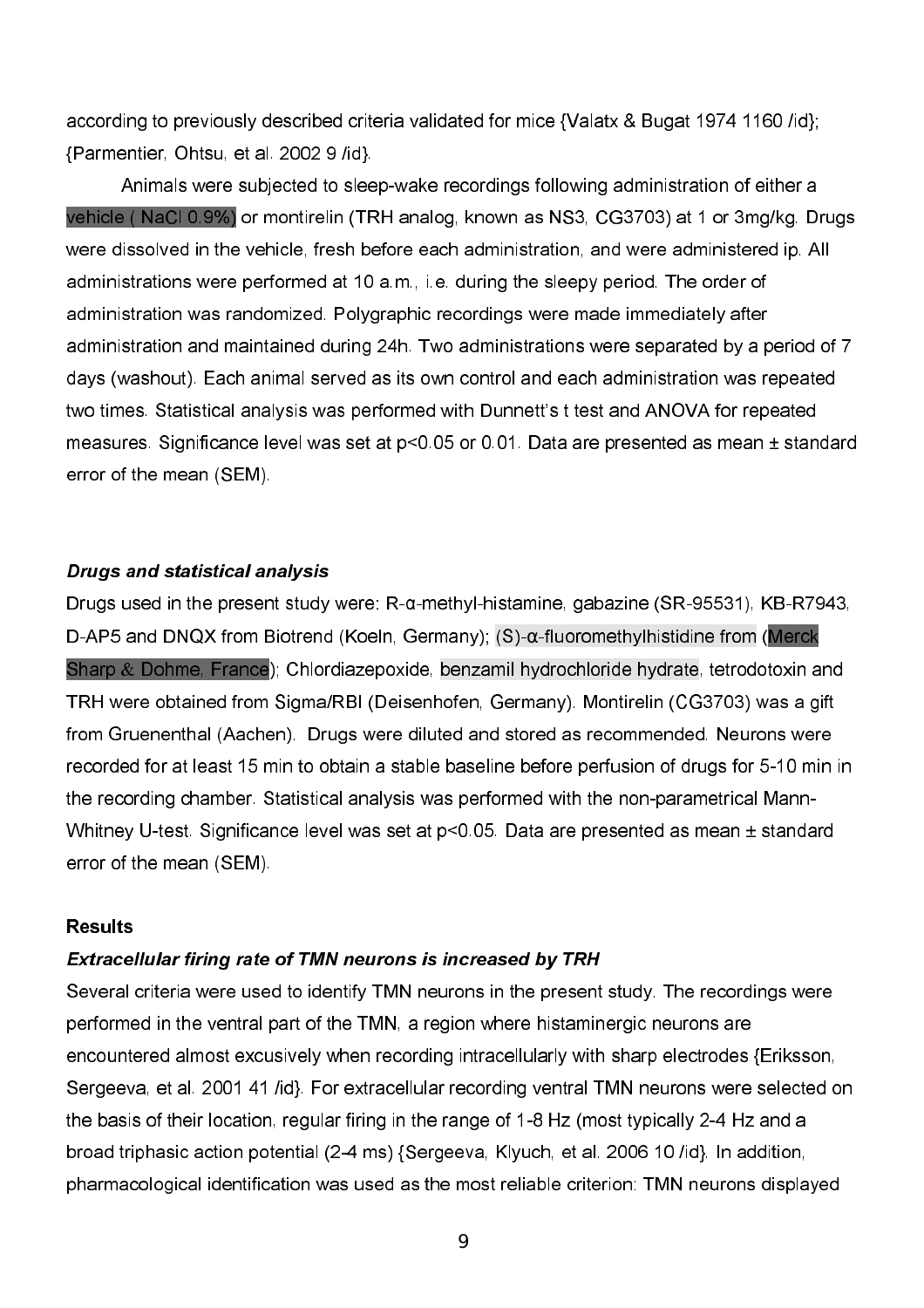an inhibition by the H3-receptor agonist  $R$ - $\alpha$ -methyl-histamine. A total of 33 neurons fulfilled these criteria and were taken for analysis.

In mouse slices 6 out of 8 TMN neurons (75%) responded to TRH (1.5  $\mu$ M) with an enhancement of firing rate to 190  $\pm$  61 % of the control level. In rat slices 10 out of 14 cells  $(71%)$  were excited by TRH  $(2-10\mu M,$  there was no difference in the response amplitude between these two concentrations) to  $262 \pm 66$  % of control, Fig. 1A, B, C. The effect was followed by a fast desensitization in the presence of TRH. A second TRH response was not observed in the same neuron within 1hr ( $n=4$ , not shown). Montirelin (CG3703, 10  $\mu$ M), a biologically stable analogue of TRH, enhanced firing frequency in rat TMN neurons to 168±14 %  $(n=4)$ .

## The TRH effect is antagonized by chlordiazepoxide

Chlordiazepoxide (CDZ, 10 µM), an antagonist at TRH receptors attenuated the effect of TRH in rat TMN neurons; the enhancement of firing reached  $215 \pm 51$  % (n=14) in control, and 144  $\pm 35$ % in the presence of CDZ (p=0.19, Mann-Whitney  $U$  test, n=4). At 50 $\mu$ M CDZ, a concentration used also in previous studies for the blockade of TRH receptors {Deng, Porter, et al. 2006 2 /id}, the TRH effect was abolished (n=6, p=0.0005, Mann-Whitney  $U$  test, Fig.1D). Interestingly, CDZ (50 $\mu$ M) significantly reduced the firing rate of TMN neurons by 20  $\pm$  5 % (n=6, p=0.065) on its own. In acutely isolated mouse TMN neurons, CDZ potentiated GABA-evoked whole-cell currents with an  $EC_{50}$  of 0.7-1 $\mu$ M and maximally at 10 $\mu$ M (no further potentiation at 50  $\mu$ M). Therefore the observed inhibition of firing cannot be attributed to the modulatory action of CDZ at GABA<sub>A</sub> receptors. Moreover, GABA<sub>A</sub> receptors do not exhibit a tonic influence on TMN firing in slices, as bicuculline (50 $\mu$ M, n=4) and gabazine (up to 100 $\mu$ M, n=6) did not change the firing rate of TMN neurons. This indicates either an endogenous tone of TRH or the presence of constitutively active TRH receptors {Heinflink, Nussenzveig, et al. 1995 264 /id}{Jinsi-Parimoo & Gershengorn 1997 222 /id}.

# Inhibiton of Na<sup>+</sup>/Ca<sup>2+</sup> exchange by benzamil blocks the TRH effect

In the presence of benzamil (20µM) TRH increased firing rate in 2 TMN neurons recorded in rat slices and did not affect firing frequency in 8 neurons (Fig.1D). The difference to the occurrence of the excitatory TRH effect under control conditions (10 neurons out of 14 tested) was significant (p=0.04, Fisher´s exact probability test ). On the average in the presence of benzamil TRH increased firing frequency to 134.1± 29.4% of control (n=10), to a significantly lower level  $(p=0.036)$  compared to the control condition (215  $\pm$  51% of control, n=14).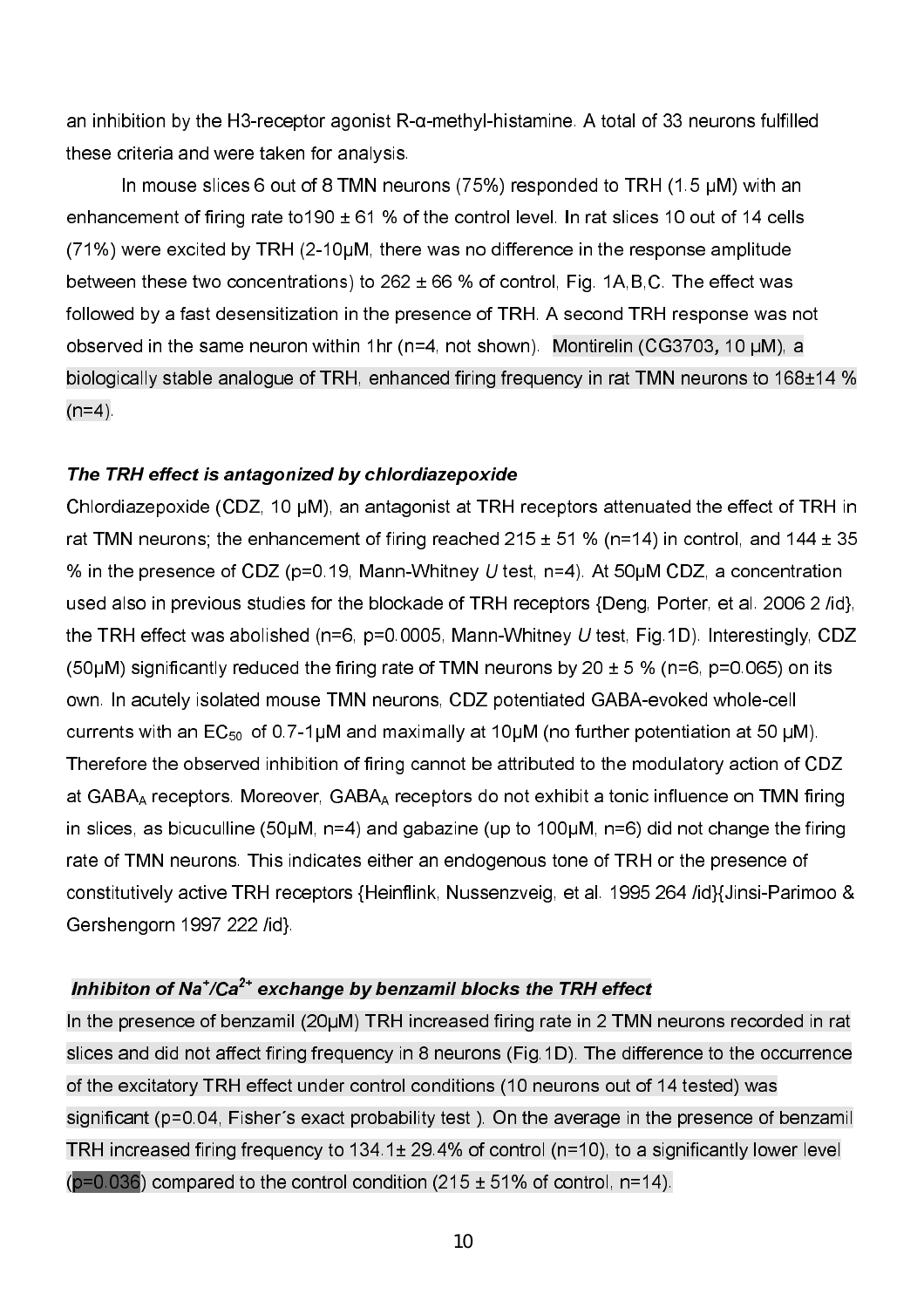## **Transcriptional analysis of TRH receptor expression.**

Mouse and rat slices prepared in the same way as for electrophysiological recordings were used for the acute isolation of histaminergic TMN neurons. After whole-cell voltage clamp recordings of voltage dependent sodium currents TMN neurons were subjected to single-cell RT-PCR (see Sergeeva et al {Sergeeva, Amberger, et al. 2003 18 /id}). Among 26 mouse TMN neurons (positive for the histamine-producing enzyme histidine decarboxylase, HDC), 9 cells expressed TRH R2 (35%), 6 cells TRH R1 (23%), 5 cells (19%) contained mRNAs for both receptor types and 6 cells (23%) were TRHR-negative (Fig.1F; 2A). Among 19 rat TMN neurons, 4 cells were negative for TRH receptors (21%), 8 cells (42%) expressed TRH R1, 1 cell (5%) only TRH R2 and 6 cells both receptors (32%). The TRH R2 was less frequently detected in rats than in mice: 37% versus 54%, respectively, while the occurrence of TRH R1 trancripts was opposite: 74% of neurons in rats versus 42% in mice, where found to be TRH R1-positive.

Thus, the transcriptional analysis of TRH receptor expression revealed that TRH R negative cells represent the same small population among histaminergic neurons (ca 20%), as the TMN neurons not responding to TRH (2129%) in electrophysiological experiments (see above).

## Intracellular recordings in rat slices

Stable recordings were obtained from 32 neurons with electrophysiological characteristics of TMN neurons {Haas & Reiner 1988 146 /id}. Recorded in current clamp mode, they exhibited spontaneous firing at 3.8 ± 0.2 Hz (n = 29) and a typical I<sub>h</sub> sag of  $75\pm 5$ %, <mark>measured as the</mark> percentage reduction from the peak at the end of a  $0.5$ -sec-long step elicited by a -400pA current injection. Under tetrodotoxin, their resting membrane potential was -52.5  $\pm$  0.8 mV (n = 25). Bath application of TRH (1.5µM) rapidly depolarized and increased the spontaneous firing rate of the TM neurons; this effect reversed completely 20-40 min after TRH withdrawal (Fig. 3A). During a washout period of 1 hr, repeated application of TRH caused neither depolarization nor an increase in firing rate. In the presence of tetrodotoxin, which prevents firing and causes synaptic isolation, a depolarization by  $15.3 \pm 2.4$  mV is clearly detected in 4 cells (out of 6 tested ) (Fig. 3B). No change in the input resistance was observed. The following experiments were designed to elucidate the mechanism of the depolarization by TRH (summarized in Figure 3C). Only the cells which responded to TRH were used (21 of 28). First, the effect of cations that can block potassium conductances were tested. The effect of TRH was not inhibited by 500 uM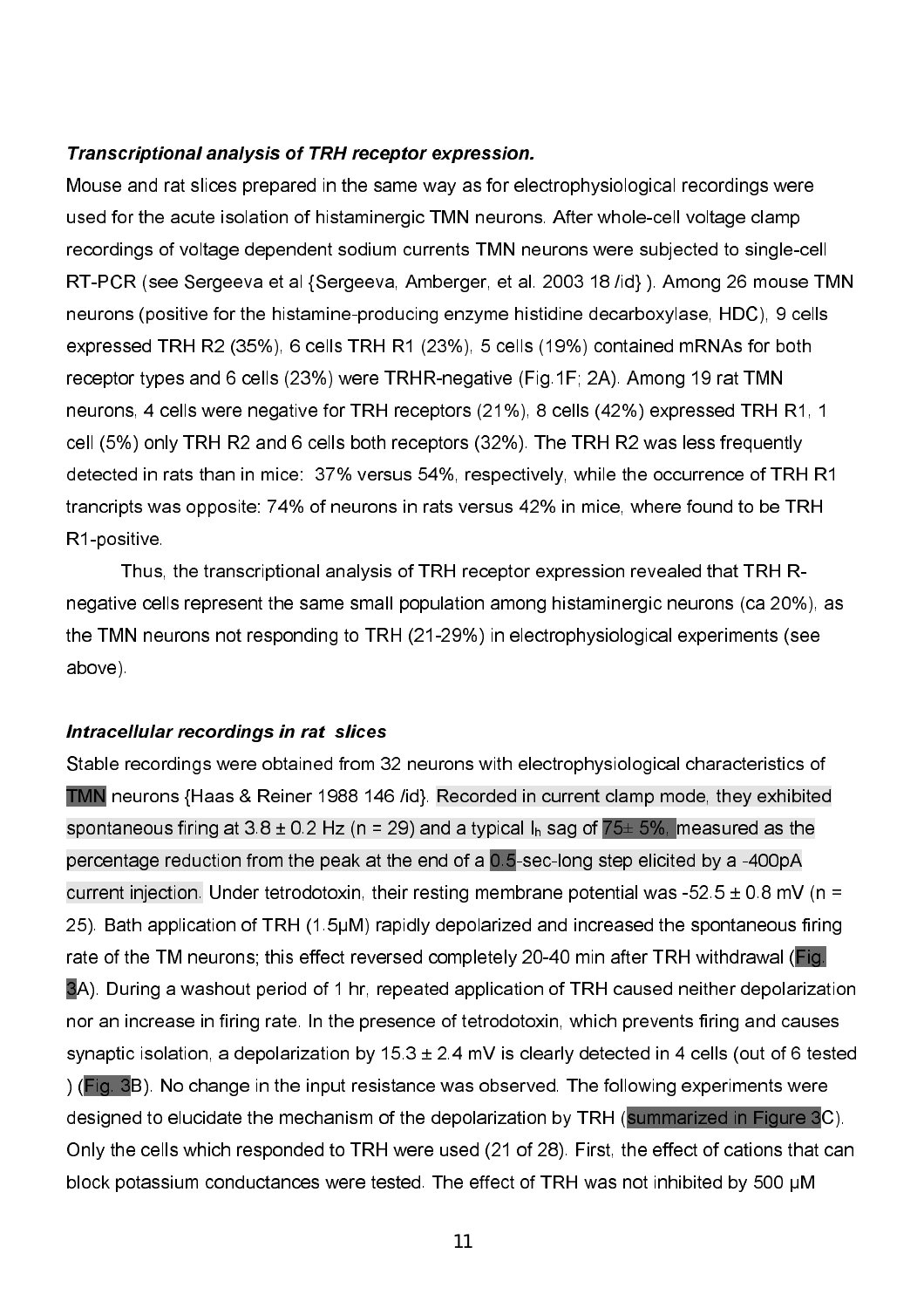BaCl<sub>2</sub> (n=5; Fig. 3C) or by 3 mM CsCl (n=3). The selective blocker of the Na<sup>+</sup>/Ca<sup>2+</sup> exchanger  $(NCX)$ , KB-R7943 {Iwamoto, Watano, et al. 1996 289 /id} at 80 $\mu$ M, strongly suppressed the depolarization (p<0.01), but a residual 2-6 mV depolarization remained in 5 responding cells. Voltage–current curves obtained before and during 1.5  $\mu$ M TRH intersected at -4.3  $\pm$  6.3 mV (n=4, Fig.3D), a potential close to the predicted one for a mixed cationic conductance. Electrophysiological identification of TMN neurons was confirmed post hoc by the co localization of biocytin (delivered to the cell through the recording electrode) with HDC immunoreactivity (Fig.3E).

### Frequency of slPSCs is differently modulated by TRH in different cells.

In our initial experiments sIPSCs were recorded from TMN neurons, identified by the presence of Ih and  $I_A$  currents (Fig.4A) in rat coronal slices at room temperature. Surprisingly, they were either significantly increased (n=2), or decreased (n=5) in frequency after bath application of TRH (2.5µM) for 5 min. The amplitude was not changed significantly under TRH indicating a presynaptic effect. After TRH washout (5-10min) the GABA receptor antagonist gabazine (10 $\mu$ M) abolished sIPSCs in all cells (n=7, Fig.4B) in accordance with our previous studies {Eriksson, Sergeeva, et al. 2004 39 /id};{Sergeeva, Eriksson, et al. 2002 12 /id} showing that spontaneous synaptic currents recorded from somata of TMN neurons are exclusively carried through the postsynaptic GABA<sub>A</sub> receptors. No postsynaptic inward currents in response to TRH were seen in these experiments indicating a high probability that  $\mathsf{Na}^{\mathsf{2+}}$  exchange is involved in TRH-induced excitation as this transport is functionally inactive at room temperature in TMN neurons {Eriksson, Stevens, et al. 2001 220 /id}.

 As several factors could contribute to the heterogeneous responses to TRH of GABAergic cells and their axons we performed the following experiments in the presence of AMPA/NMDA receptor blockers. A neurochemical study revealed recently that TMN neurons are under tonic NMDA-receptor mediated inhibition {Faucard, Armand, et al. 2006 291 /id} as NMDA receptor antagonists increase TMN histamine production and its release in different brain regions. As inhibitory NMDA receptors do not exist, these findings are explained by the tonic activation of inhibitory GABAergic cells projecting to the TMN through these receptors. As GABAergic cells may also diverge with respect to their demand for  $\text{Na}^{\text{2+}}$  exchange in order to respond to TRH we performed the following experiments at 32°C. We expected to get a homogeneous modulation of sIPSCs under such conditions.

In the presence of AMPA/NMDA receptor antagonists the sIPSC frequency was significantly reduced in all investigated neurons (n=13), while amplitudes and decay kinetics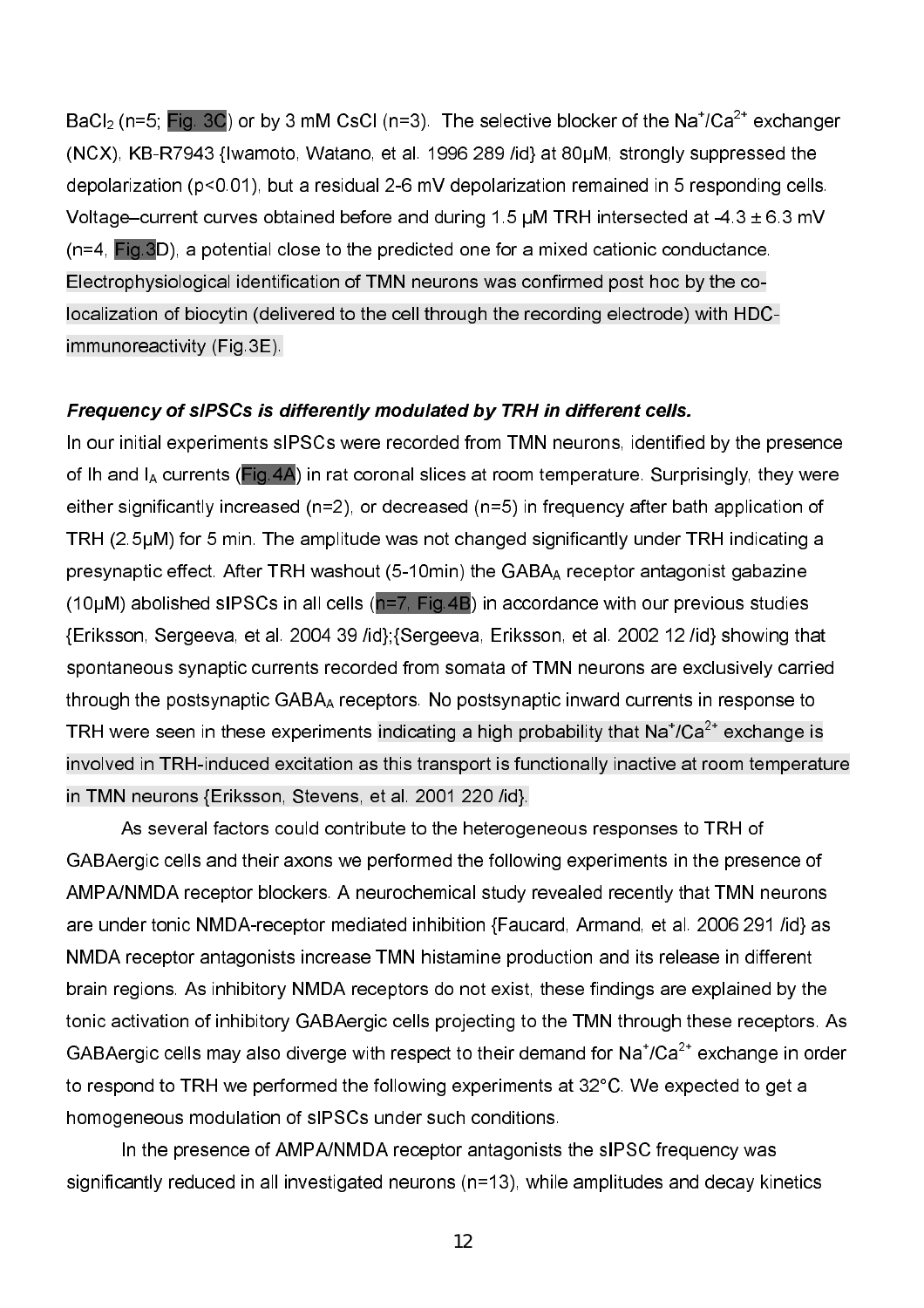were not significantly altered (see Fig, 4C, D), indicating a presynaptic site of action. The extent of frequency and amplitude modulation of sIPSCs by AMPA/NMDA receptor antagonists did not correlate with the again diverse effects of TRH: in 6 neurons TRH caused increases (group1) in sIPSC frequency from 0.85 ± 0.27 Hz to 1.37± 0.49Hz, in 4 cells (group2) decreases from 0.61 ± 0.27 Hz to 0.43 ± 0.18Hz and in 3 cells (group3) the frequency was not significantly changed  $(0.87 \pm 0.29$ Hz $\overline{C}$ (Fig.5). There was no difference in the control sIPSC frequencies between the 3 groups. The reduction of sIPSC frequencies obtained prior to TRH application with DNQX/D AP5 were to 62 ± 6.2% (n=6); 55.3 ± 18.7% (n=4) and 72.9 ± 11.6% (n=3) of control in the first, second and third cellular group, respectively (difference between groups was not significant). Postsynaptic inward currents ( $24.9 \pm 3.38$  pA) upon TRH-perfusion were seen in 11 out of 17 cells (65%) recorded at physiological temperature; however these responses were found in neurons belonging to all three groups (see Fig.5A), indicating that postsynaptic and presynaptic effects of TRH are not coherent at least in a slice preparation in vitro, creating large scale neuronal heterogeneity on the output of the histaminergic system.

TTX (1  $\mu$ M) abolished in TMN neurons  $I_{\text{Na+}}$  (recorded by applying a depolarization step +40mV of 200ms duration from holding potential 50mV) and significantly reduced frequency of spontaneous IPSCs in all recorded cells from 1.5Hz to 0.5 Hz (n=12). In the presence of TTX a reduction of frequency of mIPSCs under TRH was never observed and in the majority of recorded neurons (n=8) the frequency did not change. However in four cells TRH significantly increased the frequency of mIPSCs (Kolmogorov-Smirnov test) from 0.55  $\pm$  0.13 Hz to 0.86  $\pm$ 0.23 Hz, indicating that TRH enhanced action-potential independent release of GABA at some synapses either through presynaptic TRH receptors or indirectly, if an interaction with neuronal postsynaptic or glial receptors would trigger the release of some yet unknown transmitter. This retrograde or glial transmitter hypothesis was not elucidated further due to the low occurrence of this presynaptic facilitation phenomenon in TMN neurons in our preparation.

Can the reduction of sIPSC frequency under TRH be attributed to the release of endogeneous dynorphin, which suppresses GABA release in TMN at the presynaptic site Sergeeva?. We addressed this question in experiments where TRH application was performed in the presence of the kappa-opioid receptor antagonist nor-binaltorphimine. In two out of seven investigated neurons TRH decreased sIPSC frequency from xxx to xxxx Hz, in five cells the frequency of sIPSCs was not affected by TRH. Facilitation of sIPSC frequency by TRH was not seen in these experiments. Nor-binaltorphimine significantly increased frequency of sIPSCs on its own in 3 (from xxx to xxxx Hz) and did not affect it in 5 investigated neurons indicating that endogeneous dynorphin controls some GABAergic inputs to TMN neurons in slices.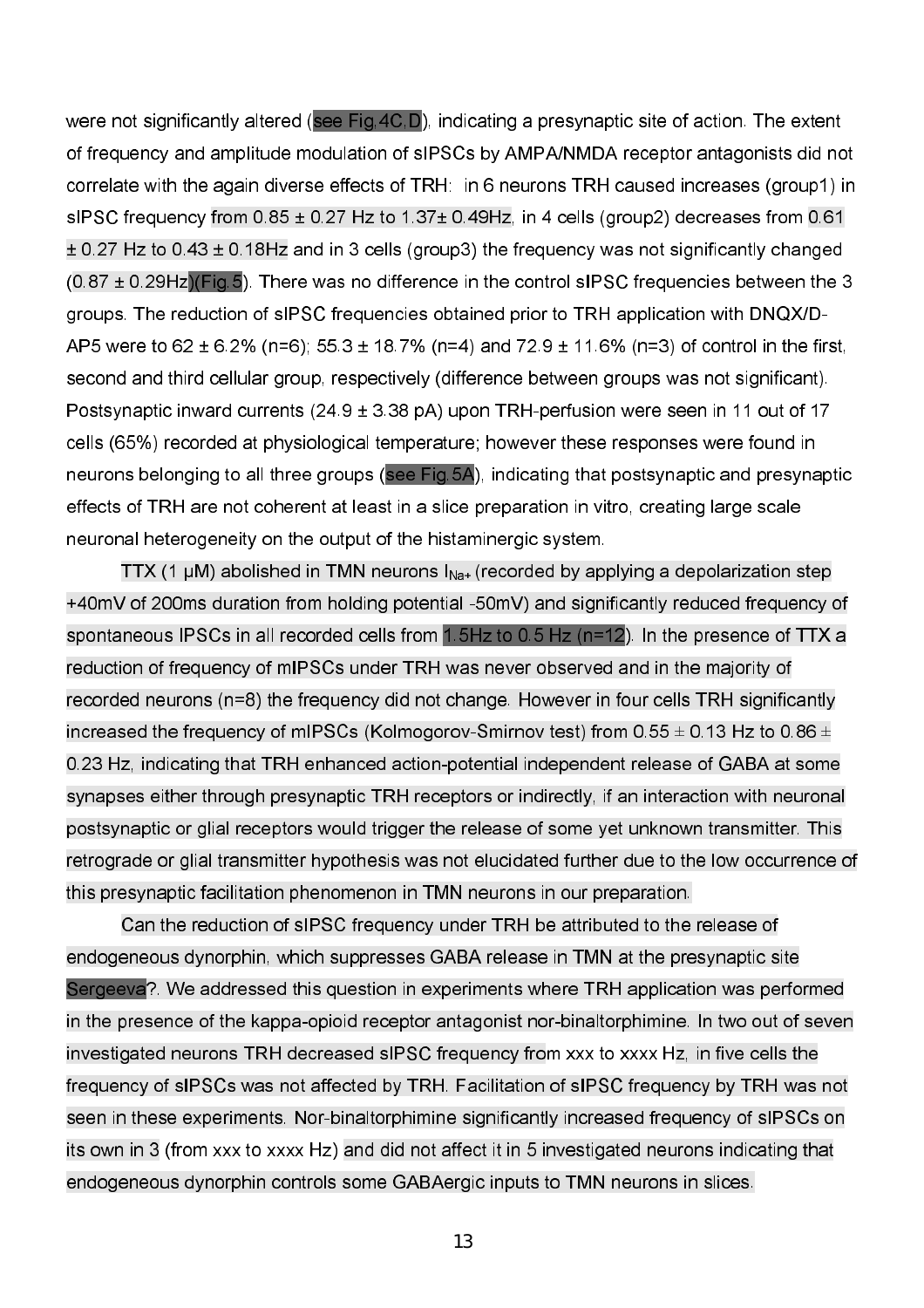## Montirelin (CG3703) induces waking in mice

During the lights-on period, montirelin (TRH analogue) markedly enhanced wakefulness (Fig. 6) at the expense of slow wave sleep and paradoxical sleep in wild type mice  $(HDC^{+/})$  in a dose dependent manner. In fact, HDC<sup>+/+</sup> mice present a suppression of cortical slow activity ( $\delta$  +  $\theta$ ) ranges) and spindles (8-14 Hz), resulting in a state of total cortical activation, i.e., low voltage electrical activity with dominant waves in the  $\beta$  and  $\gamma$  bands (20-60 Hz). These effects on the cortical EEG were manifested on polygraphic scoring as an almost total waking state, characterized by a significantly delayed sleep latency (Fig. 6) during more than 2 hours with 3 mg/kg. In HDC $^{\prime}$  mice, the same injections of montirelin had no significant effect on the wake duration compared to saline injection of the same animals. However,  $HDC<sup>-/-</sup>$  mice present low but significantly delayed sleep latencies after the administration of 3 mg/kg of montirelin (slow wave sleep latency + 31.7 min compared to placebo vs +137.3 min for HDC<sup>+/+</sup> mice, see Fig.6). As HDC $^+$  mice have perturbed wakefulness and a straightforward conclusion about histamine's role in TRH-mediated arousal may suffer from compensatory changes in other aminergic systems of the brain or other transmitters in TMN neurons in these mice, we performed experiments with the acute depletion of TMN neurons from histamine by the ip injection of (S)- $\alpha$ -fluoromethylhistidine {Parmentier, Ohtsu, et al. 2002 9 /id} 3 hours prior to the montirelin injection in wild type mice. This depletion blocked the montirelin-mediated increase in waking (Fig.6).

## TRH receptor-expression in HDC knockout mice.

We investigated the relative abundance of mRNAs encoding for the TRH receptors with the help of semi quantitative real-time RT-PCR. All data points in each amplification were normalized on the probe WT#1 (showing lowest receptor expression). No significant difference between HDC KO and WT mice was obtained: the levels of mRNA represented, for TRH R1  $2.8 \pm 0.44$  vs 2.39  $\pm$  0.5 (p=0.47) and for TRH R2 1.38  $\pm$  0.4 vs 0.53  $\pm$  0.26 (p=0.11), respectively.

#### **Discussion**

The present study elucidates mechanisms of TRH receptor-mediated responses and expression of TRH in individual posterior hypothalamic histaminergic (TMN) neurons. We show a direct depolarization of most histaminergic cells (ca 70%) by TRH through the activation of electrogenic  $\mathsf{Na}^{\mathsf{t}}/\mathsf{Ca}^{2\mathsf{t}}$  exchange. This depolarization was not affected by cesium or barium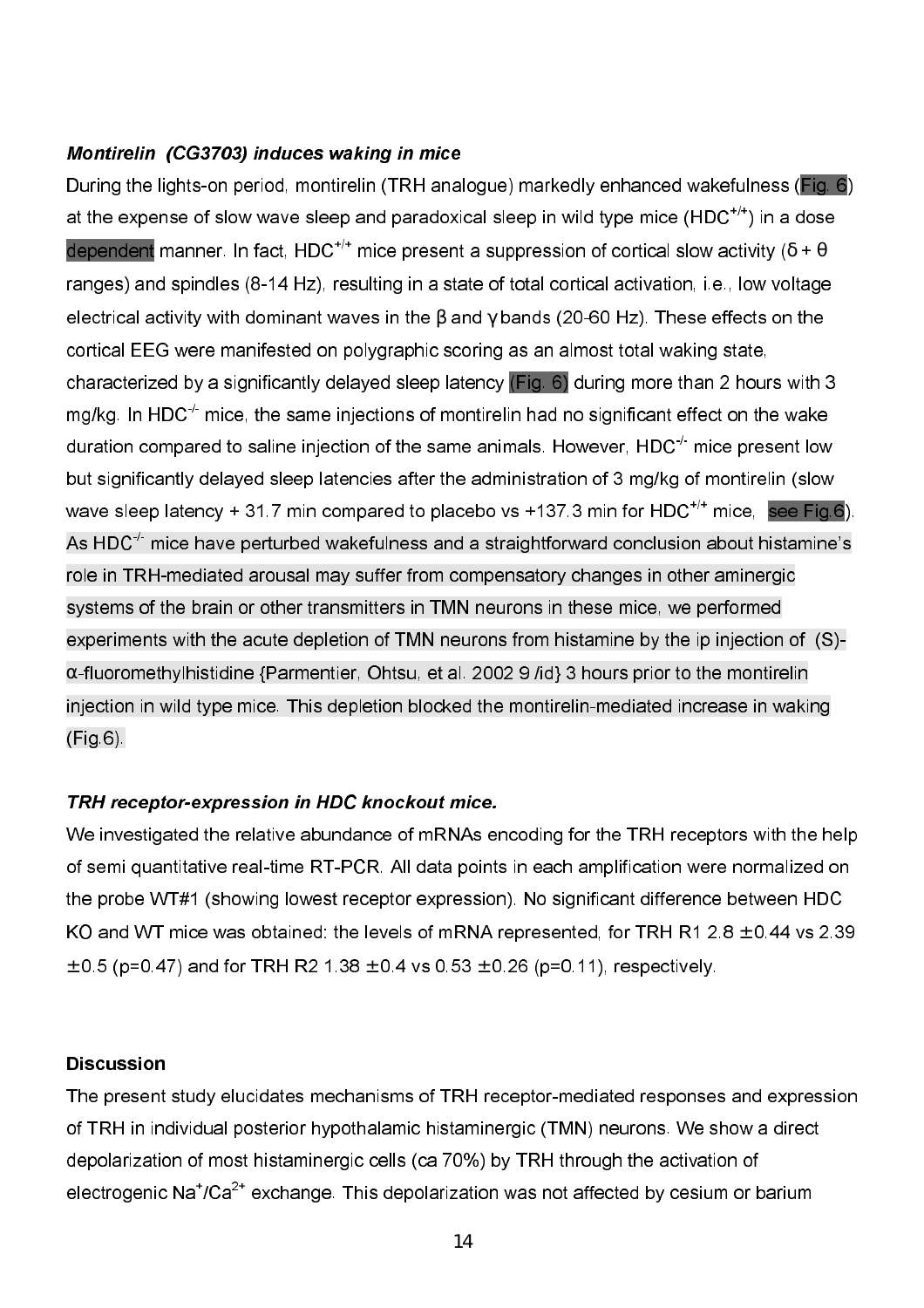indicating that block of a  $K^*$  conductance is not involved in the TRH-mediated excitation of TMN neurons. The reversal potential and the residual depolarization after NCX blockade indicate the implication of nonselective cation channels.

 In several previous studies on mechanisms of the TRH action in the nervous system, inhibition of a resting  $K^*$  conductance was suggested as a major mechanism {Deng, Porter, et al. 2006 2 /id};{Bayliss, Viana, et al. 1992 277 /id}. However, immature motoneurons displayed activation of a nonselective cationic conductance by TRH and lack of interaction with potassium channels {Bayliss, Viana, et al. 1994 274 /id}, moreover, their depolarisation by TRH was not accompanied by a change in their input resistance. This "immature" type of the response, partially explored by Bayliss et al. {Bayliss, Viana, et al. 1994 274 /id};{Bayliss, Viana, et al. 1992 277 /id} bears similarity with the TRH responses in TMN neurons, which were, however, recorded in young adult rodents.

Single cell RT-PCR revealed expression of one or both TRH receptors in most TMN neurons, whereas a quarter of the neurons lacks TRH receptor-expression. The expression of these receptors corresponded to the ratio (70-75%) of responding to TRH TMN neurons in electrophysiological recordings. Previous in situ hybridization studies demonstrated that TRH R1 is predominantly distributed in hypothalamic areas {Heuer, Schafer, et al. 2000 1 /id} while TRHR2 seems to be widely distributed throughout the brain {Heuer, Schafer, et al. 2000 1 /id};{O'Dowd, Lee, et al. 2000 186 /id}. An immunohistochemical analysis by Gotoh and colleagues revealed that TRHR2 and to a lower extent TRHR1 are expressed in the histaminergic TMN neurons of rats {Gotoh, Fukagawa, et al. 2007 172 /id}. What is the functional meaning of the TMN neuron heterogeneity with respect to the expression of TRH receptors? TRHR1 and TRHR2 expressing cells may belong to different functional systems (feeding/neuroendocrine vs arousal and cognition) as these receptors are expressed in distinct pathways {Heuer, Schafer, et al. 2000 1 /id}, however due to the lack of specific pharmacological tools targeting one or the other receptor, the functional meaning of the heterogeneous expression of TRHRs in TMN neurons remains at present unclear.

 The benzodiazepine chlordiazepoxide (CDZ) is a competitive TRHR antagonist, which dose dependently attenuated and blocked the TRH effect in TMN neurons. Interestingly, higher doses of CDZ produce a decrease of TMN neuron's spontaneous firing. This effect can occur due to a decrease of spontaneous TRH-tone on histaminergic cells or due to lowering constitutive activity of TRHRs {Heinflink, Nussenzveig, et al. 1995 264 /id};{Jinsi-Parimoo & Gershengorn 1997 222 /id}. High rates of turnover of TRHRs have been described in various cell types {Ashworth, Yu, et al. 1995 232 /id};{Drmota, Gould, et al. 1998 226 /id};{O'Dowd, Lee,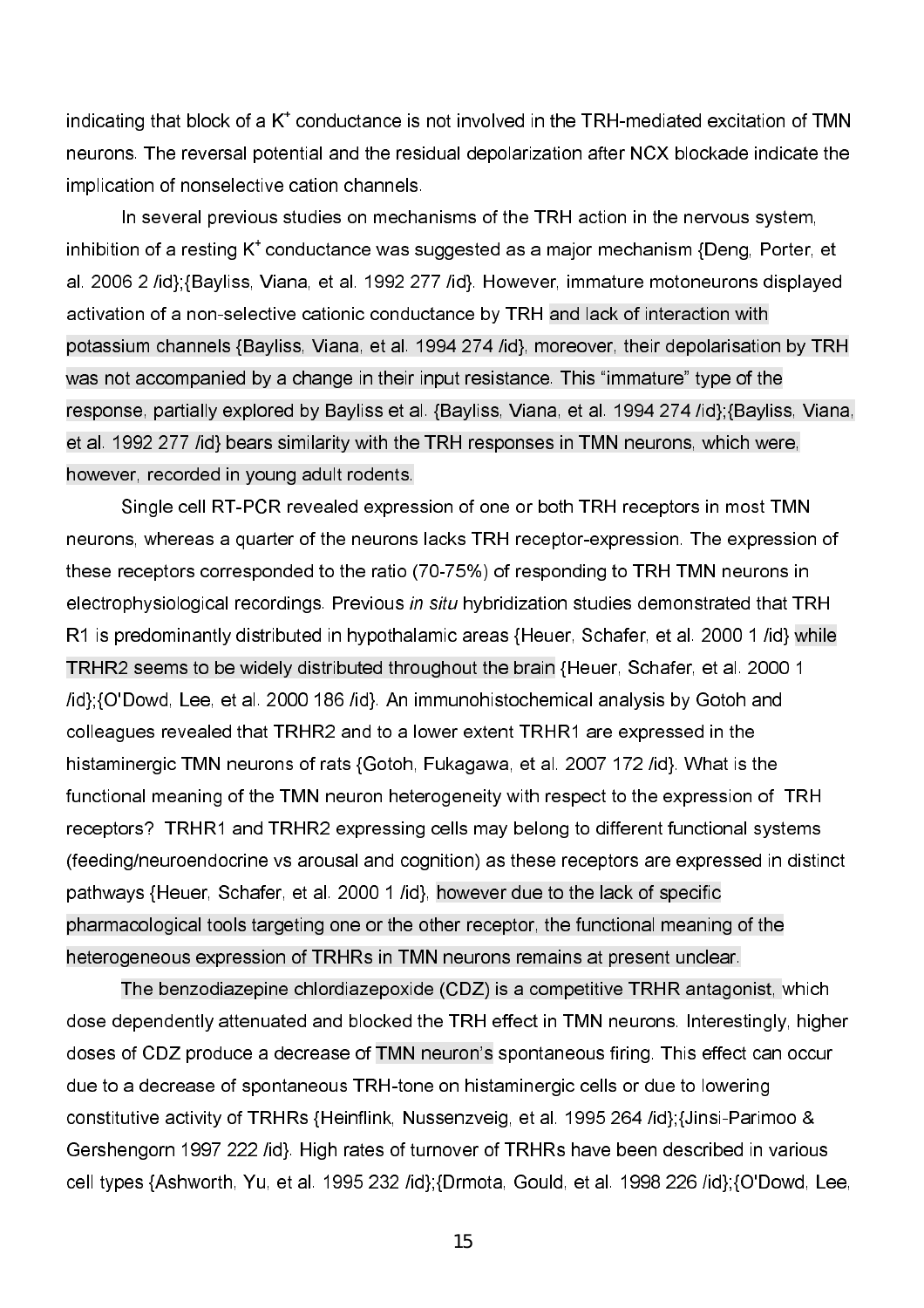et al. 2000 186 /id}. Therefore rapid agonist induced internalization of TRHRs may be responsible for the fast desensitization kinetics observed in the presence of TRH in our experiments and our failure to get a second response to TRH in a same slice. We do not know whether threshold or submaximal concentrations of TRH cause rapid receptor internalization in TMN. Considering the large cell to cell heterogeneity in TRH response amplitude and in the expression of TRHRs in TMN we performed all our experiments with nearly maximal concentrations of TRH (see dose-response curve for TRH constructed for hippocampal interneurons by Deng et al. {Deng, Porter, et al. 2006 2 /id}). At maximal concentrations (1.5-10µM) TRH caused depolarization or enhanced firing rate in about 70% of all recorded TMN neurons. Responses to 1.5, 2.5 and 10µM of TRH were statistically indistinguishable. With TRH concentrations lower than 1µM the fraction of neurons responding to TRH cells dropped below 50%, making the analysis of mechanisms difficult.

Experiments with two NCX inhibitors: benzamil and KB-R7943 indicated that TMN neurons are excited via NCX activation that causes depolarization. Although each of those blockers possesses some additional activities, such as antagonistic action towards non selective cation channels of the TRPC3-type (KB-R7943, xxxxx) or epithelial Na<sup>+</sup>channels (ENaC) and Na<sup>+</sup>/H<sup>+</sup> exchanger (benzamil, xxx) we assume, that their blocking effects towards TRH responses are attributed to the NCX inhibition. First, neither ENaC (xxxx) nor TRPC3 channels Sergeeva are present in TMN neurons. Second, in accordance with the temperature dependent activity of NCX (xxxxxx), TRH-evoked inward currents could not be observed in the present study at room temperature. The NCX is electrogenic, with an exchange ratio of 3  $\mathsf{Na}^*$  in for every Ca $^{2\ast}$  that is pushed out, and is expressed throughout the brain {Quednau, Nicoll, et al. 1997 287 /id}. Recently, we have shown that serotonin and orexin peptides induce depolarization of TMN neurons by activation of the NCX {Eriksson, Stevens, et al. 2001 220 /id};{Eriksson, Sergeeva, et al. 2001 41 /id}. In the same way, H1-receptor mediated depolarization of rat vasopressin neurons in the supraoptic nucleus occurs through the activation of NCX {Smith & Armstrong 1996 333 /id}. These receptors are all coupled to phospholipase C, and this is also true for TRHRs {Gershengorn & Osman 1996 169 /id}. The activation of NCX is likely secondary to a surge in the intracellular Ca $^{2\text{+}}$  concentration, as the receptors are coupled to inositol 1,4,5-trisphosphate production. In the present study, no change in membrane conductance was seen in association with the NCX activation indicating that Ca $^{2+}$  is most likely released from intracellular stores. Also in previous studies no obvious  $\text{Ca}^{2+}$ -channel component was seen after NCX activation {Smith & Armstrong 1996 333 /id};{Eriksson, Stevens, et al. 2001 220 /id};{Eriksson, Sergeeva, et al. 2001 41 /id}.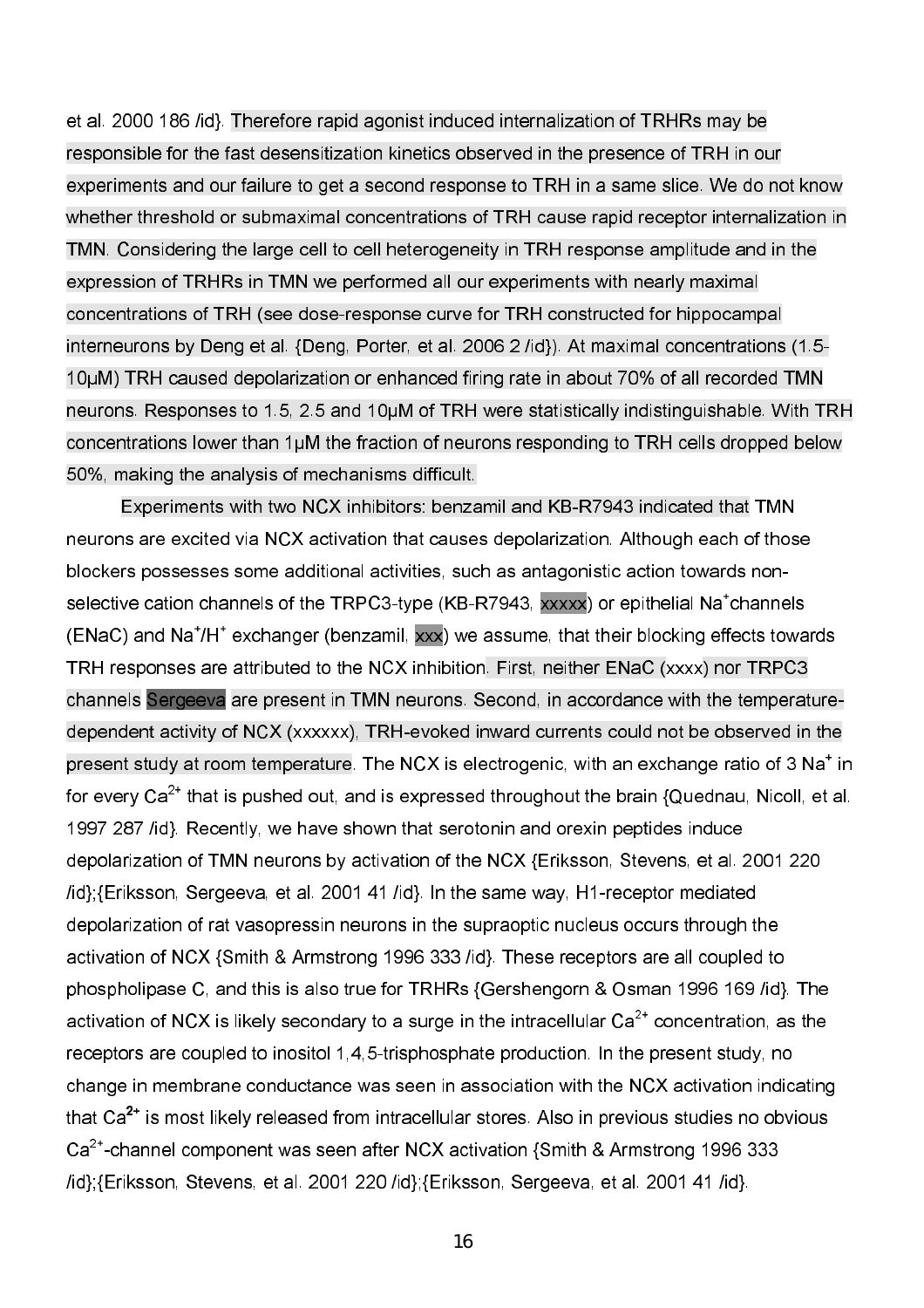In contrast to the hippocampus, where TRH enhances the frequency of sIPSCs in CA1 pyramidal neurons {Atzori & Nistri 1996 332 /id};{Deng, Porter, et al. 2006 2 /id}, TRH bi directionally modulates frequency of sIPSCs in TMN neurons. This bi-directional nature of TRHmodulation is preserved under room temperature and AMPA/NMDA receptor antagonists. Interestingly, experiments with TTX revealed, that TTX-insensitive GABA release is facilitated by TRH whereas TTX-sensitive (action potential-dependent release) is inhibited. One of the possible explanations for the TRH-mediated suppression of GABA-release would be depolarization block of firing (inactivation of  $Na<sub>v</sub>$  channels) due to the strong and long-lasting neuronal depolarization. This idea is supported by the rebound facilitation of sIPSC frequency after TRH withdrawal (see Fig.5C), when the membrane potential of the presynaptic neuron returns to the resting value. Depolarization block of firing was seen in some of our sharp electrode recordings from TMN neurons, when concentration of TRH exceeded 1.5µM. Another possibility would be the action-potential dependent release of some inhibitory neurotransmitter (modulator) acting presynaptically. One possible candidate for such action is a dynorphin. VLPO neurons (the major GABAergic input to the TMN) express both  $\mu$ - and k-opioid receptors {Mitchell, Prevot, et al. 1997 330 /id} and agonists of both receptors can suppress sIPSCs in TMN neurons {Eriksson, Sergeeva, et al. 2004 39 /id}. Thus opioid peptides may suppress GABAergic inputs to the TMN neurons supporting TRH-mediated excitation. Dynorphin (k-opioid receptor agonist)-positive fibres are found at high density in the TMN region {Lantos, Gorcs, et al. 1995 326 /id} and in orexin/ataxin-3 mice, which show selective loss of the orexin neurons as well as prodynorphin mRNA in the lateral hypothalamic area, dynorphin expression is restricted to the orexin neurons in this area {Chou, Lee, et al. 2001 325 /id}. Orexinergic neurons are excited by TRH {Hara, Xie, et al. 2007 1159 /id} and may co-release dynorphin and orexin. Whereas orexin enhances the frequency of sIPSCs recorded from TMN neurons, dynorphin inhibits it, when both peptides are co-applied, the effect of dynophin dominates {Eriksson, Sergeeva, et al. 2001 41 /id}. Presynaptic k-opioid receptors inhibit transmitter release from a variety of neurons activating voltage-dependent K<sup>+</sup>-channels {Schlicker & Kathmann 2008 1173 /id}. Our experiments with the k-opioid receptor antagonist nor-binaltorphimine indicated that endogeneous dynorphin is unlikely responsible for the TRH-mediated inhibition of presynaptic GABA-release as such inhibition was observed only in 2 out of 7 neurons exposed to norbinaltorphimine. Interestingly, facilitation of GABA-release by TRH was not observed in the presence of nor-binaltorphimine, indicating, that such facilitation may demand pre-conditioning of presynaptic terminals by dynorphin.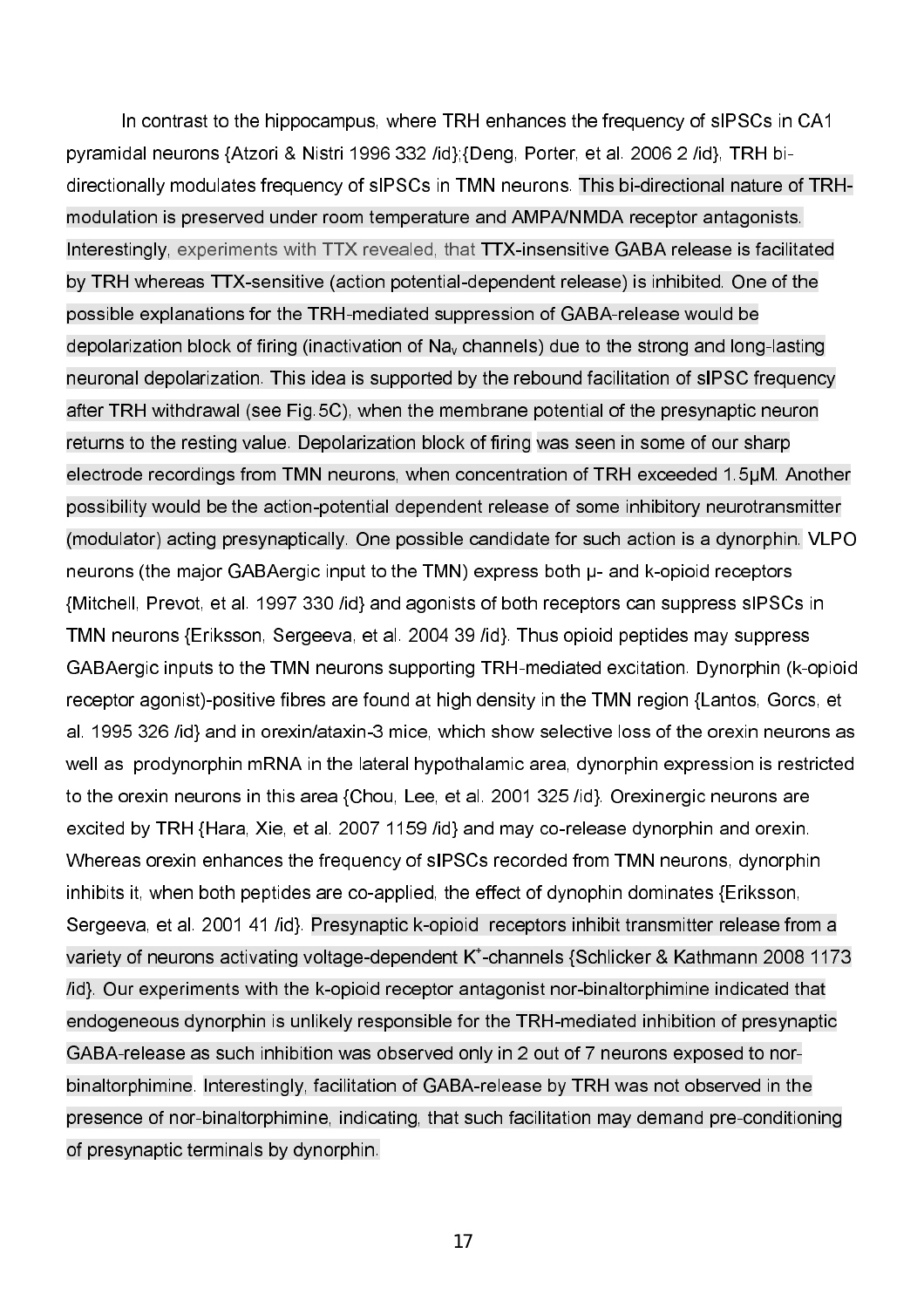The TRH analogue montirelin induces robust waking in wild type mice but not in mice lacking histamine synthesis or under acute disruption of histamine synthesis. TRH receptor expression in posterior hypothalamus (Real-time PCR analysis) does not differ significantly between WT and KO mice. Therefore the difference in the behavioural response can be attributed here to the lack of histamine. A larger dose (3 mg/kg) of montirelin induces somewhat delaved sleep latencies in HDC  $\pm$  mice (1/3 of those in HDC<sup> $+$ </sup> mice). Thus waking induced by low (physiological) TRH levels can be entirely attributed to the histaminergic system. while higher TRH levels may recruit other central or peripheral (metabolic) mechanisms. In conclusion. TRH may represent a key factor in controlling attention and arousal and the excitation of TMN neurons by TRH ascribes an important role in this action to brain histamine.

#### **References**

Airaksinen MS, Alanen S, Szabat E, Visser TJ, Panula P (1992) Multiple neurotransmitters in the tuberomammillary nucleus: comparison of rat, mouse, and guinea pig. J Comp Neurol 323: 103-116.

Ashworth R. Yu R. Nelson EJ. Dermer S. Gershengorn MC. Hinkle PM (1995) Visualization of the thyrotropin-releasing hormone receptor and its ligand during endocytosis and recycling. Proc Natl Acad Sci U S A 92 512-516

Atzori M, Nistri A (1996) Effects of thyrotropin-releasing hormone on GABAergic synaptic transmission of the rat hippocampus. Eur J Neurosci 8: 1299-1305.

Bayliss DA. Viana F. Berger AJ (1992) Mechanisms underlying excitatory effects of thyrotropin-releasing hormone on rat hypoglossal motoneurons in vitro. J Neurophysiol 68: 1733-1745.

Bayliss DA, Viana F, Kanter RK, Szymeczek-Seav CL, Berger AJ, Millhorn DE (1994) Early postnatal development of thyrotropin-releasing hormone (TRH) expression. TRH receptor binding, and TRH responses in neurons of rat brainstem. J Neurosci 14: 821-833.

Broberaer C. McCormick DA (2005) Excitatory effects of thyrotropin-releasing hormone in the thalamus. J Neurosci 25, 1664-1673.

Cenni G. Blandina P, Mackie K, Nosi D, Formigli L, Giannoni P, Ballini C, Della CL, Francesco MP, Beatrice PM (2006) Differential effect of cannabinoid agonists and endocannabinoids on histamine release from distinct regions of the rat brain. Eur J Neurosci 24: 1633-1644.

Charli JL, Joseph-Bravo P, Palacios JM, Kordon C (1978) Histamine-induced release of thyrotropin releasing hormone from hypothalamic slices. Eur J Pharmacol 52: 401-403.

Chou TC, Lee CE, Lu J, Elmquist JK, Hara J, Willie JT, Beuckmann CT, Chemelli RM, Sakurai T, Yanagisawa M, Saper CB, Scammell TE (2001) Orexin (hypocretin) neurons contain dynorphin. J Neurosci 21: RC168

Deng PY, Porter JE, Shin HS, Lei S (2006) Thyrotropin-releasing hormone increases GABA release in rat hippocampus. J Physiol 577: 497-511.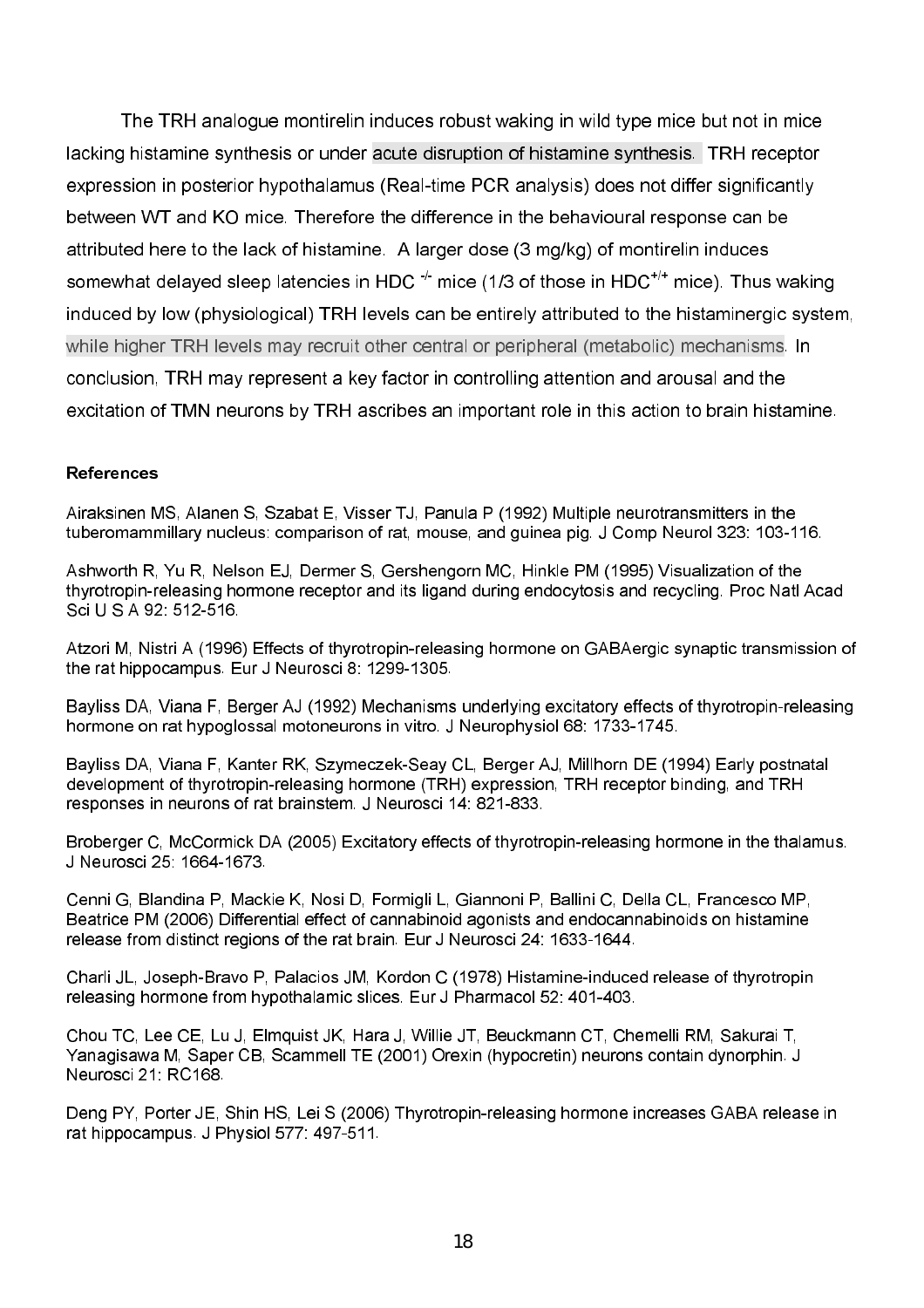Drmota T, Gould GW, Milligan G (1998) Real time visualization of agonist-mediated redistribution and internalization of a green fluorescent protein-tagged form of the thyrotropin-releasing hormone receptor. J Biol Chem 273: 24000-24008.

Ericson H. Watanabe T. Kohler C (1987) Morphological analysis of the tuberomammillary nucleus in the rat brain: delineation of subgroups with antibody against L-histidine decarboxylase as a marker. J Comp Neurol 263 1-24

Eriksson KS, Sergeeva O, Brown RE, Haas HL (2001a) Orexin/hypocretin excites the histaminergic neurons of the tuberomammillary nucleus. J Neurosci 21: 9273-9279.

Eriksson KS, Sergeeva OA, Selbach O, Haas HL (2004) Orexin (hypocretin)/dynorphin neurons control GABAergic inputs to tuberomammillary neurons. Eur J Neurosci 19: 1278-1284.

Eriksson KS, Stevens DR, Haas HL (2001b) Serotonin excites tuberomammillary neurons by activation of Na(+)/Ca(2+)-exchange. Neuropharmacology 40: 345-351.

Faucard R. Armand V. Heron A. Cochois V. Schwartz JC. Arrang JM (2006) N-methyl-D-aspartate receptor antagonists enhance histamine neuron activity in rodent brain. J Neurochem 98, 1487-1496.

Fone KC, Austin RH, Topham IA, Kennett GA, Punhani T (1998) Effect of chronic m-CPP on locomotion, hypophagia, plasma corticosterone and 5-HT2C receptor levels in the rat. Br J Pharmacol 123: 1707-1715.

Gershengorn MC, Osman R (1996) Molecular and cellular biology of thyrotropin-releasing hormone receptors. Physiol Rev 76: 175-191.

Gotoh K, Fukagawa K, Fukagawa T, Noguchi H, Kakuma T, Sakata T, Yoshimatsu H (2007) Hypothalamic neuronal histamine mediates the thyrotropin-releasing hormone-induced suppression of food intake. J Neurochem 103: 1102-1110.

Greene RW, Haas HL, Reiner PB (1990) Two transient outward currents in histamine neurones of the rat hypothalamus in vitro. J Physiol 420:149-63: 149-163.

Grimberg H, Zaltsman I, Lupu-Meiri M, Gershengorn MC, Oron Y (1999) Inverse agonist abolishes desensitization of a constitutively active mutant of thyrotropin-releasing hormone receptor: role of cellular calcium and protein kinase C. Br J Pharmacol 126: 1097-1106.

Haas HL, Reiner PB (1988) Membrane properties of histaminergic tuberomammillary neurones of the rat hypothalamus in vitro. J Physiol 399:633-46: 633-646.

Haas H. Panula P (2003) The role of histamine and the tuberomamillary nucleus in the nervous system. Nat Rev Neurosci 4, 121-130

Haas HL, Sergeeva OA, Selbach O (2008) Histamine in the Nervous System. Physiol Rev 88: 1183-1242.

Hara J. Xie XM. Sakurai T. Kilduff TS (2007) Thyrotropin releasing hormone excites hypocretin/orexin neurons via pre and postsynaptic mechanisms. Society for Neuroscience 471.16.

Heinflink M. Nussenzveig DR. Grimberg H. Lupu-Meiri M. Oron Y. Gershengorn MC (1995) A constitutively active mutant thyrotropin-releasing hormone receptor is chronically down-regulated in pituitary cells: evidence using chlordiazepoxide as a negative antagonist. Mol Endocrinol 9: 1455-1460.

Heuer H. Schafer MK, O'Donnell D. Walker P. Bauer K (2000) Expression of thyrotropin-releasing hormone receptor 2 (TRH-R2) in the central nervous system of rats J Comp Neurol 428: 319-336.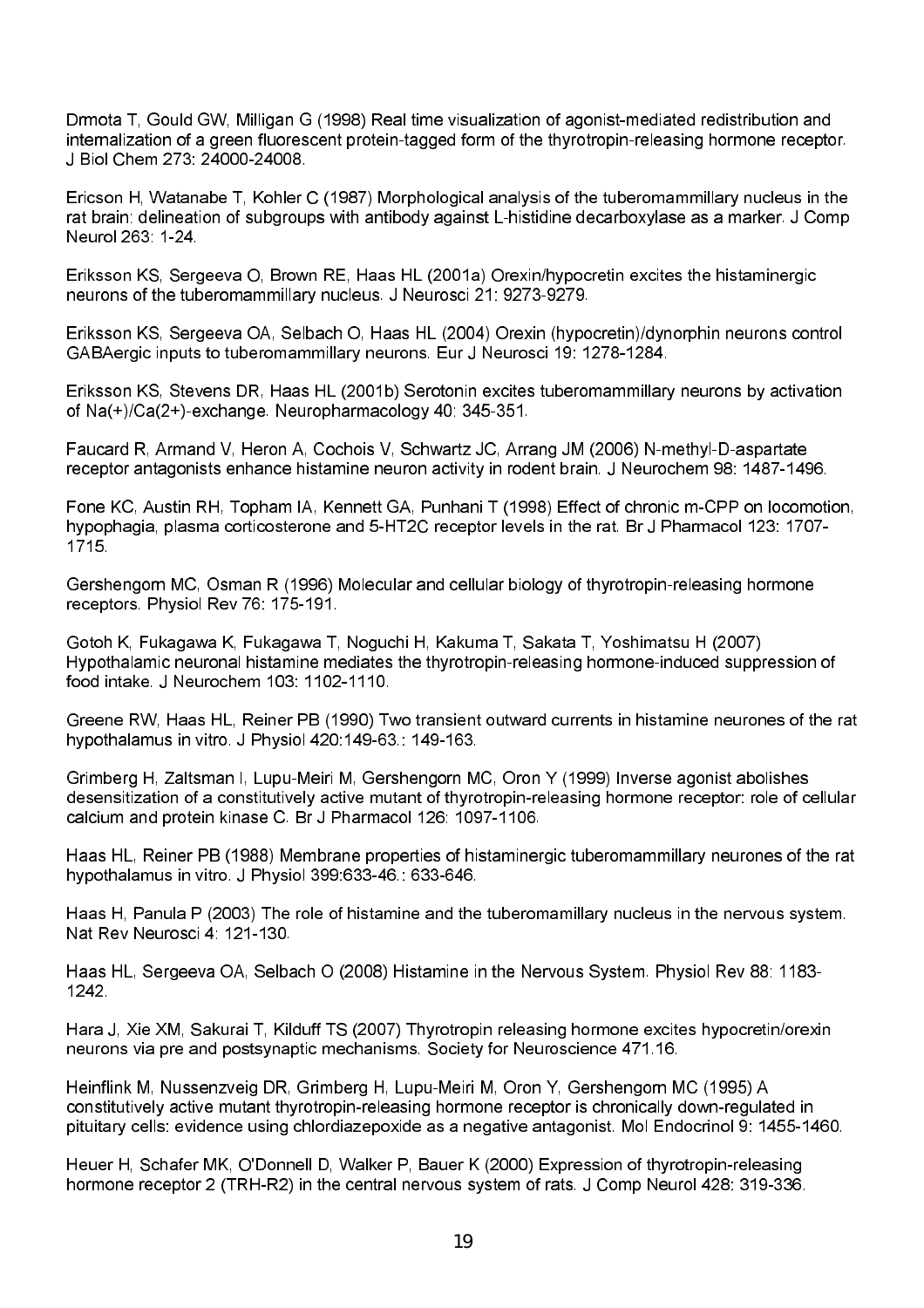Ishizuka T, Nomura S, Hosoda H, Kangawa K, Watanabe T, Yamatodani A (2006) A role of the histaminergic system for the control of feeding by orexigenic peptides. Physiol Behav 89: 295-300.

Iwamoto T, Watano T, Shigekawa M (1996) A novel isothiourea derivative selectively inhibits the reverse mode of Na+/Ca2+ exchange in cells expressing NCX1. J Biol Chem 271: 22391-22397.

Jinsi-Parimoo A. Gershengorn MC (1997) Constitutive activity of native thyrotropin-releasing hormone receptors revealed using a protein kinase C-responsive reporter gene. Endocrinology 138: 1471-1475.

Kamondi A. Reiner PB (1991) Hyperpolarization-activated inward current in histaminergic tuberomammillary neurons of the rat hypothalamus. J Neurophysiol 66: 1902-1911.

Kohler C. Swanson LW, Haglund L. Wu JY (1985) The cytoarchitecture, histochemistry and projections of the tuberomammillary nucleus in the rat. Neuroscience 16: 85-110.

Korotkova TM, Ponomarenko AA, Haas HL, Sergeeva OA (2005) Differential expression of the homeobox gene Pitx3 in midbrain dopaminergic neurons. Eur J Neurosci 22: 1287-1293.

Kubek MJ. Garg BP (2002) Thyrotropin-releasing hormone in the treatment of intractable epilepsy. Pediatr Neurol 26: 9-17

Lam DD, Przydzial MJ, Ridley SH, Yeo GS, Rochford JJ, O'Rahilly S, Heisler LK (2007) Serotonin 5-HT2C Receptor Agonist Promotes Hypophagia via Downstream Activation of Melanocortin 4 Receptors. Endocrinology

Lantos TA, Gorcs TJ, Palkovits M (1995) Immunohistochemical mapping of neuropeptides in the premamillary region of the hypothalamus in rats. Brain Res Brain Res Rey 20, 209-249.

Lin JS. Sakai K. Jouvet M (1988) Evidence for histaminergic arousal mechanisms in the hypothalamus of cat. Neuropharmacology 27: 111-122.

Mitchell V, Prevot V, Jennes L, Aubert JP, Croix D, Beauvillain JC (1997) Presence of mu and kappa opioid receptor mRNAs in galanin but not in GnRH neurons in the female rat. Neuroreport 8: 3167-3172.

Monti JM, Jantos H, Boussard M, Altier H, Orellana C, Olivera S (1991) Effects of selective activation or blockade of the histamine H3 receptor on sleep and wakefulness. Eur J Pharmacol 205: 283-287.

Nillni EA, Sevarino KA (1999) The biology of pro-thyrotropin-releasing hormone-derived peptides. Endocr Rev 20, 599-648

Nishino S, Arrigoni J, Shelton J, Kanbayashi T, Dement WC, Mignot E (1997) Effects of thyrotropinreleasing hormone and its analogs on daytime sleepiness and cataplexy in canine narcolepsy. J Neurosci 17, 6401-6408

O'Dowd BF, Lee DK, Huang W, Nguyen T, Cheng R, Liu Y, Wang B, Gershengorn MC, George SR (2000) TRH-R2 exhibits similar binding and acute signaling but distinct regulation and anatomic distribution compared with TRH-R1. Mol Endocrinol 14: 183-193.

Ohtsu H. Tanaka S. Terui T. Hori Y. Makabe-Kobayashi Y. Pejler G. Tchougounova E. Hellman L. Gertsenstein M, Hirasawa N, Sakurai E, Buzas E, Kovacs P, Csaba G, Kittel A, Okada M, Hara M, Mar L, Numayama-Tsuruta K, Ishigaki-Suzuki S, Ohuchi K, Ichikawa A, Falus A, Watanabe T, Nagy A (2001) Mice lacking histidine decarboxylase exhibit abnormal mast cells. FEBS Lett 502: 53-56.

Parmentier R, Ohtsu H, Djebbara-Hannas Z, Valatx JL, Watanabe T, Lin JS (2002) Anatomical, physiological, and pharmacological characteristics of histidine decarboxylase knock-out mice; evidence for the role of brain histamine in behavioral and sleep-wake control. J Neurosci 22: 7695-7711.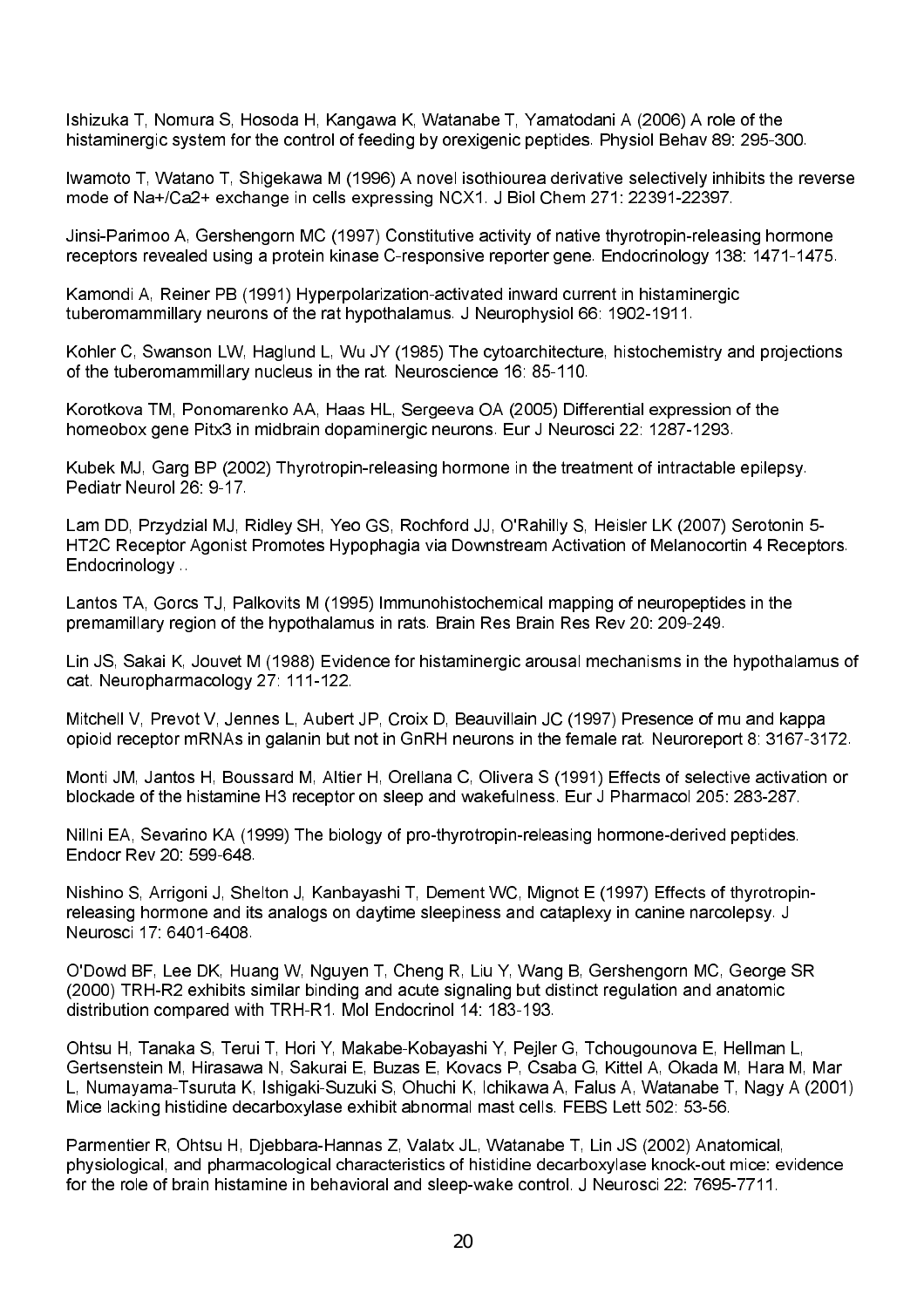Quednau BD, Nicoll DA, Philipson KD (1997) Tissue specificity and alternative splicing of the Na+/Ca2+ exchanger isoforms NCX1, NCX2, and NCX3 in rat. Am J Physiol 272: C1250-C1261.

Riehl J, Honda K, Kwan M, Hong J, Mignot E, Nishino S (2000) Chronic oral administration of CG-3703, a thyrotropin releasing hormone analog, increases wake and decreases cataplexy in canine narcolepsy. Neuropsychopharmacology 23, 34-45.

Sergeeva OA, Chepkova AN, Doreulee N, Eriksson KS, Poelchen W, Monnighoff I, Heller-Stilb B, Warskulat U. Haussinger D. Haas HL (2003a) Taurine-induced long-lasting enhancement of synaptic transmission in mice: role of transporters. J Physiol 550: 911-919.

Sergeeva OA, Amberger BT, Eriksson KS, Scherer A, Haas HL (2003b) Co-ordinated expression of 5-HT2C receptors with the NCX1 Na+/Ca2+ exchanger in histaminergic neurones. J Neurochem 87: 657-664

Sergeeva OA, Eriksson KS, Sharonova IN, Vorobjev VS, Haas HL (2002) GABA(A) receptor heterogeneity in histaminergic neurons. Eur J Neurosci 16: 1472-1482.

Sergeeva OA, Klyuch BP, Fleischer W, Eriksson KS, Korotkova TM, Siebler M, Haas HL (2006) P2Y receptor-mediated excitation in the posterior hypothalamus. Eur J Neurosci 24: 1413-1426.

Sergeeva, O. A., Parmentier, R., Vandael, D., Klyuch, B. P. and Haas, H. L. Excitation of histaminergic neurons by thyrotropin-releasing hormone. Soc Neurosci Abstr 37[199.2]. 2007.

Simansky KJ, Dave KD, Inemer BR, Nicklous DM, Padron JM, Aloyo VJ, Romano AG (2004) A 5-HT2C agonist elicits hyperactivity and oral dyskinesia with hypophagia in rabbits. Physiol Behav 82: 97-107.

Smith BN, Armstrong WE (1996) The ionic dependence of the histamine-induced depolarization of vasopressin neurones in the rat supraoptic nucleus. J Physiol 495: 465-478.

Steininger TL, Alam MN, Gong H, Szymusiak R, McGinty D (1999) Sleep-waking discharge of neurons in the posterior lateral hypothalamus of the albino rat. Brain Res 840: 138-147.

Takahashi K, Lin JS, Sakai K (2006) Neuronal activity of histaminergic tuberomammillary neurons during wake-sleep states in the mouse. J Neurosci 26: 10292-10298.

Valatx JL, Bugat R (1974) [Genetic factors as determinants of the waking-sleep cycle in the mouse]. Brain Res 69, 315-330

Vanni-Mercier G, Gigout S, Debilly G, Lin JS (2003) Waking selective neurons in the posterior hypothalamus and their response to histamine H3-receptor ligands; an electrophysiological study in freely moving cats, Behay Brain Res 144: 227-241.

Vogel RA, Cooper BR, Barlow TS, Prange AJ, Jr., Mueller RA, Breese GR (1979) Effects of thyrotropinreleasing hormone on locomotor activity, operant performance and ingestive behavior. J Pharmacol Exp Ther 208: 161-168

#### **Figure leaends**

**Fig.1.TRH enhances firing rate of TMN neurons.** Averaged time course diagrams of firing rates illustrating responses to bath applied TRH in mouse (A, 1.5µM TRH, n=6) and rat (B, 2-10uM TRH, n=10) TMN neurons. Non-responding cells are not included. C. Example of recordings in rat TMN neuron: note regular firing, excitation upon TRH 2µM application and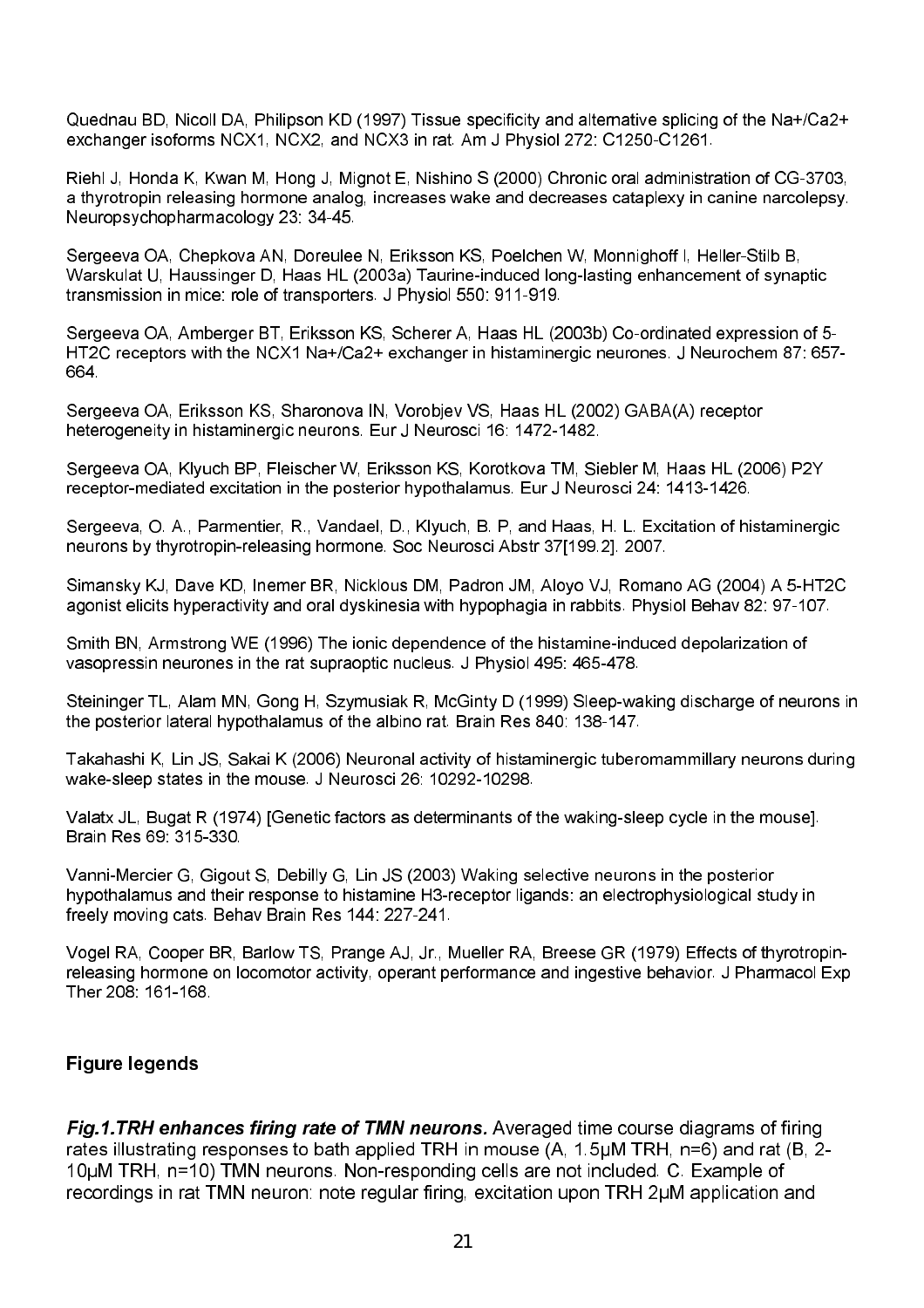recovery of spontaneous activity in this cell 15 min after TRH withdrawal. Averaged extracellular triphasic action potentials (80-150 APs for each of three periods) demonstrate reduction of amplitude during TRH application, indicating cellular depolarization. D. Chlordiazepoxide (CDZ, open bar indicates period of bath application), TRH receptor antagonist, reduces the TRH response in rat TMN neurons at 10  $\mu$ M (n=4) and abolishes it at 50 $\mu$ M (n=6). E. TRH applied in the presence of benzamil enhanced firing rate in a significantly smaller fraction of TMN neurons and on average (n=10) to a significantly smaller extent compared to the control group (n=14, given in grey).

 Expression of TRH receptors in rat and mouse TMN neurons. A,B.Examples of single cell RT-PCR analysis of TRH receptor expression in 5 mouse (A) and 5 rat (B) TMN neurons (photographs of corresponding cells are given over the agarose gels). Pc-positive control: posterior hypothalamus; nc-negative control; M-DNA size marker: 100b.p. ladder ( 500 b.p.most intense line); HDC-histidine decarboxylase. C. Summary of single-cell RT-PCR analysis done in 26 mouse and 19 rat TMN neurons positive for the histamine synthetizing enzyme histidine decarboxylase (HDC).

Fig.3 Intracellular sharp-electrode recordings from rat TMN neurons. A. Example of a TMN neuron showing increased frequency in firing rate and depolarization after TRH application. Following washout and return to baseline, application of a histamine H3-receptor agonist ( $R-\alpha$ methylhistamine), induces markedly reduced firing rate. B. During treatment with 1 uM TTX, TRH depolarizes the neuron, indicating a postsynaptic site of action. During the maximal depolarization the membrane potential is manually returned to the resting level. No change in input resistance is noted. C. Depolarization induced by TRH and effects on it by 500  $\mu$ M BaCl $_2$ , 3 mM CsCl or 80µM KB-R7943 (Right, representative depolarization under each condition after preincubation with 1 µM TTX, mean  $\pm$  SE for responding cells, numbers beside bars indicate number of cells. While BaCl $_2$ and CsCl induce no difference in the TRH-depolarization of TMN  $\,$ neurons, the selective blocker of the NCX, KB-R7943 strongly depresses the depolarization.  $*$ p<0.01, Student's two-tailed  $t$  test. D. The voltage–current plots recorded in the same neuron before and during TRH treatment. The curves intersect at  $-4.3 \pm 6.3$  mV, which is close to the reversal potential predicted for a mixed cationic conductance

E. TMN neuron stained with both biocytin (red) and HDC (green). Scale bar, 25  $\mu$ m

**Fig.4** Whole-cell voltage clamp sIPSCs recordings from TMN neurons in rat thin slices. A. Photograph of TMN neuron approached with a patch pippete (scale bar 20µm) and identified with the stimulation protocol shown at the right side. Hyperpolarization-acivated inward current (Ih) becomes obvious after voltage jumps from -50 to -90mV and to more negative values. Maximal outward  $I_A$  current is seen after return to the holding membrane potential from -120mV. B. Example of TRH (2.5µM)-induced depression of sIPSCs frequency (experiment done at room temperature). The GABA receptor antagonist gabazine (10uM) blocks spontaneous synaptic activity. C. AMPA and NMDA receptor antagonists (DNQX and D-AP5, respectively) reduce frequency of sIPSCs without affecting their kinetics or amplitude. D. Summary of experimental values for the frequency, amplitude and decay time of sIPSCs during control period and under DNQX/D-AP5 obtained in 13 TMN neurons.

**Fig. 5** TRH induces inward currents and modulates frequency of sIPSCs in TMN neurons recorded in whole-cell voltage-clamp at 32°C. A. Example of TRH-mediated inward current in TMN neuron where frequency of sIPSCs was up-regulated. Summary diagram at the right side shows three neuronal groups: with no change, decrease and increase in sIPSC frequency under TRH (control 100%). Dark grey bars show percent changes in neurons, where no direct